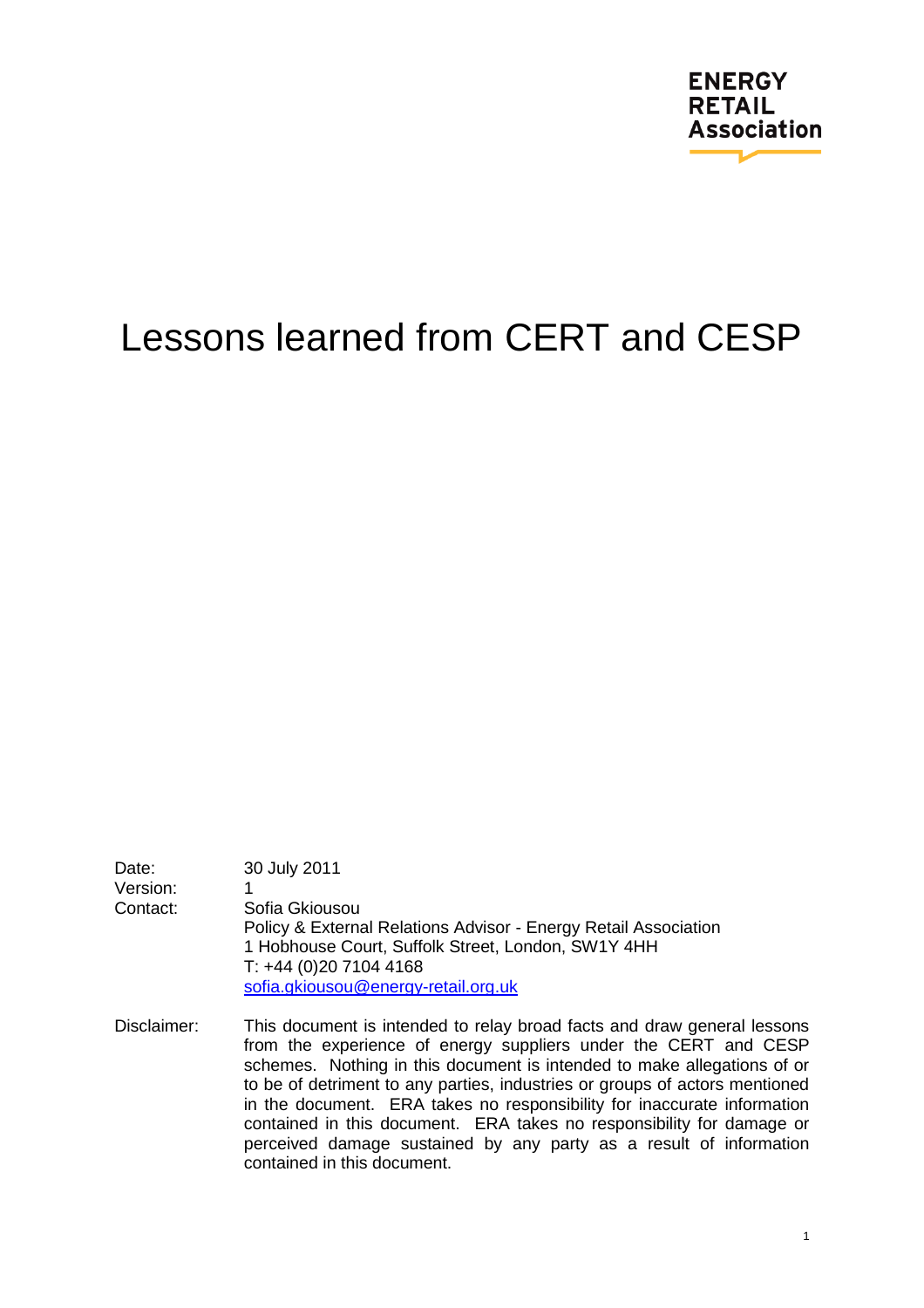

#### **EXECUTIVE SUMMARY**

## <span id="page-1-0"></span>**1. Introduction**

This paper presents lessons learned from the Carbon Emissions Reduction Target (CERT) and the Community Energy Saving Programme (CESP), setting out positive features and challenges of the obligations.

The objective of this paper is to inform the development of future obligations, the design of which can benefit from past experience.

## <span id="page-1-1"></span>**2. Summary of key points**

Suppliers have built up a wealth of knowledge and expertise in how obligations are delivered "on the ground". To ensure Government meets its targets for reducing the UK's carbon dioxide emissions by 80 per cent by 2050, it is imperative that future obligations, like the Energy Company Obligation (ECO), can benefit from past experience.

#### *Key lessons from CERT and CESP*

- Clear and simple carbon target which is easy to translate into a wide range of measures based on clear, comparable and accurate information
- Measures can be awarded a carbon score and therefore they can be easily assessed on a commercial and contractual basis
- Clear, simple, and transparent long-term rules enable obligated parties to innovate in order to form strong relationships with a range of partners and deliver low-cost carbon savings
- Suppliers use diverse supply chains to deliver their obligations
- Mandated local partnering in overly confined local areas adds costs and reduces effectiveness by limiting the nature of local partnerships
- A range of measures are required in order to drive long-term behaviour change
- Regulatory certainty promotes long term planning and the cost effective achievement of goals
- Clarity for all obligated parties and stakeholders, as well as certainty of policy, helps promote strong partnerships and innovation.

#### *Key requirements for the ECO*

Based on experience with CERT and CESP, the key requirements for the ECO are:

- early policy and administration certainty
- evidence based policy with clear objectives
- understanding consumer demand
- understanding the housing stock needs and opportunities
- encouraging product innovation and investment
- facilitating stakeholder engagement
- ensuring legislation enables partnerships which benefit the consumer

It is imperative that the lessons learned from CERT and CESP allow for the robust design of the ECO, which will benefit consumers and facilitate innovation.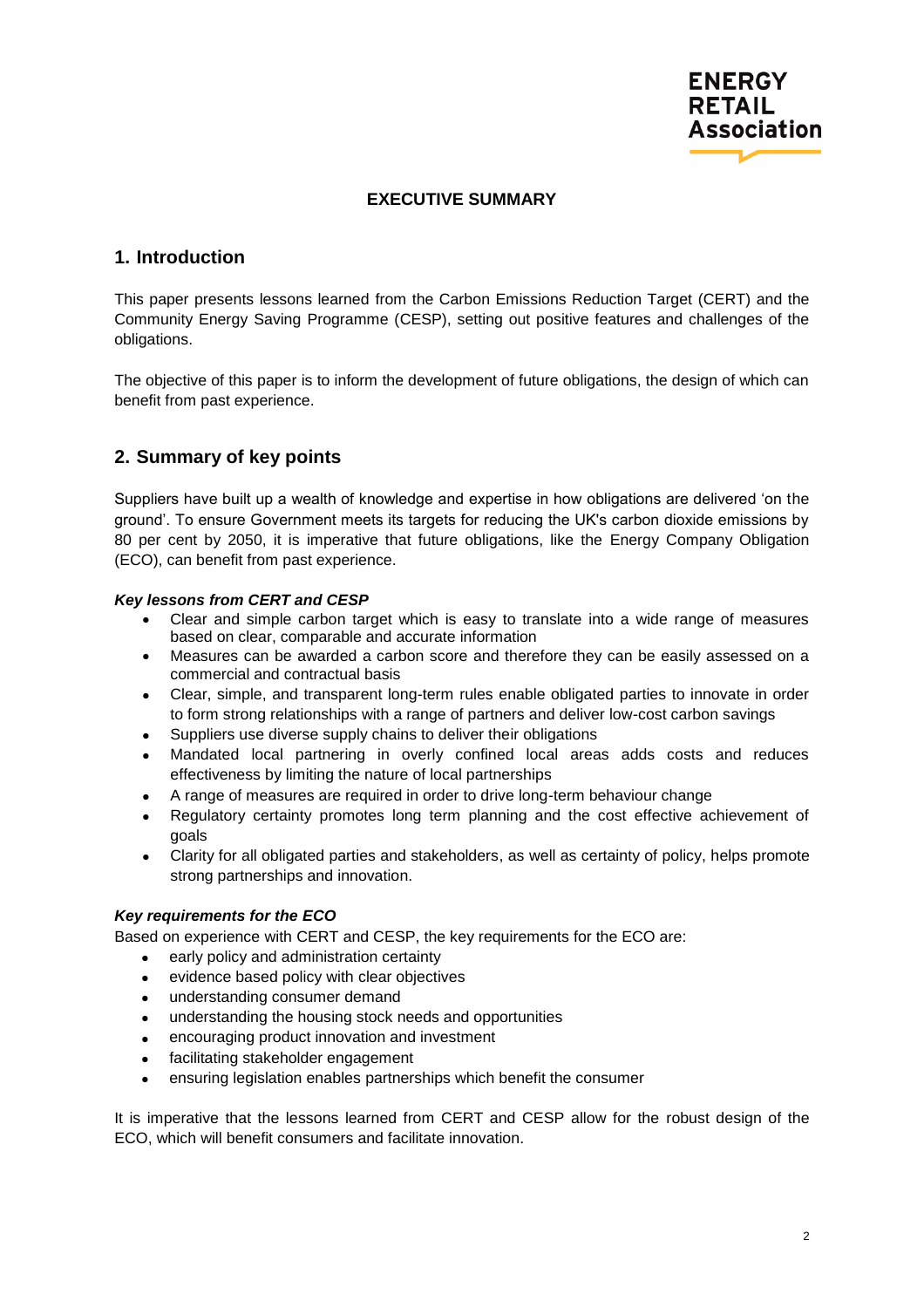

## **CONTENTS**

| 1.  |       |                                                                                     |  |
|-----|-------|-------------------------------------------------------------------------------------|--|
| 2.  |       |                                                                                     |  |
| 3.  |       |                                                                                     |  |
| 4.  |       |                                                                                     |  |
| 4.1 |       |                                                                                     |  |
| 4.2 |       |                                                                                     |  |
| 4.3 |       |                                                                                     |  |
| 4.4 |       |                                                                                     |  |
| 5.  |       |                                                                                     |  |
| 5.1 |       |                                                                                     |  |
| 5.2 |       |                                                                                     |  |
| 5.3 |       |                                                                                     |  |
| 5.4 |       | Impact on market development and customer engagement of the obligation, targets and |  |
| 5.5 |       |                                                                                     |  |
| 5.6 |       |                                                                                     |  |
|     | 5.6.1 |                                                                                     |  |
|     | 5.6.2 |                                                                                     |  |
|     | 5.6.3 |                                                                                     |  |
| 6.  |       |                                                                                     |  |
| 6.1 |       |                                                                                     |  |
| 6.2 |       |                                                                                     |  |
| 7.  |       |                                                                                     |  |
| 7.1 |       |                                                                                     |  |
| 7.2 |       |                                                                                     |  |
| 8.  |       |                                                                                     |  |
| 8.1 |       |                                                                                     |  |
| 8.2 |       |                                                                                     |  |
| 8.3 |       |                                                                                     |  |
| 8.4 |       |                                                                                     |  |
| 8.5 |       |                                                                                     |  |
|     |       |                                                                                     |  |
| 1.  |       |                                                                                     |  |
|     | 1.1   |                                                                                     |  |
|     | 1.2   |                                                                                     |  |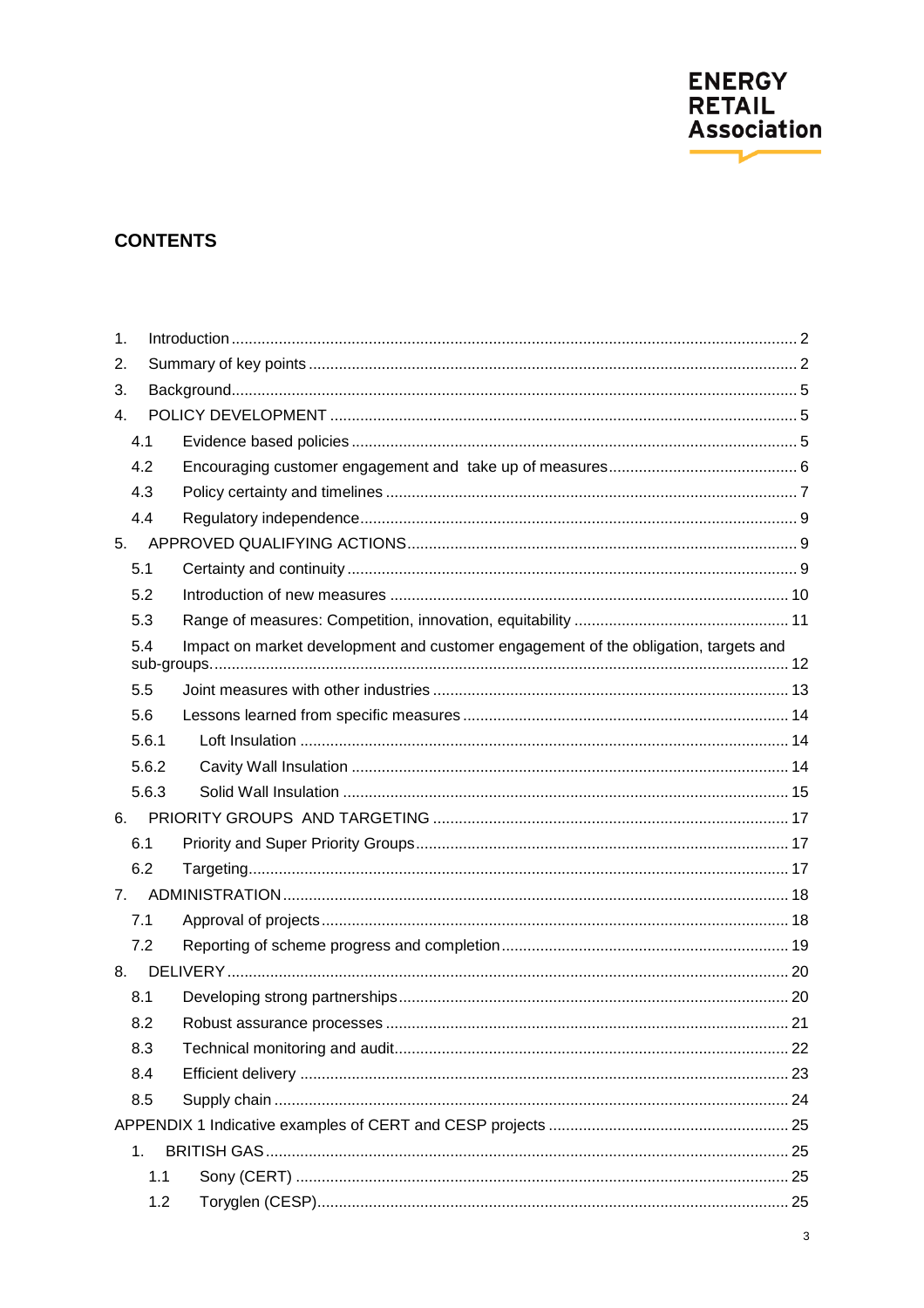# **ENERGY<br>RETAIL<br>Association**  $\overline{\phantom{a}}$

| $\mathcal{P}$ |  |
|---------------|--|
| 2.1           |  |
| 2.2           |  |
| 2.3           |  |
| 2.4           |  |
|               |  |
| 3.1           |  |
| 3.2           |  |
| 4.            |  |
| 4.1           |  |
| 4.2           |  |
|               |  |
| 5.1           |  |
| 5.2           |  |
| 6.            |  |
| 6.1           |  |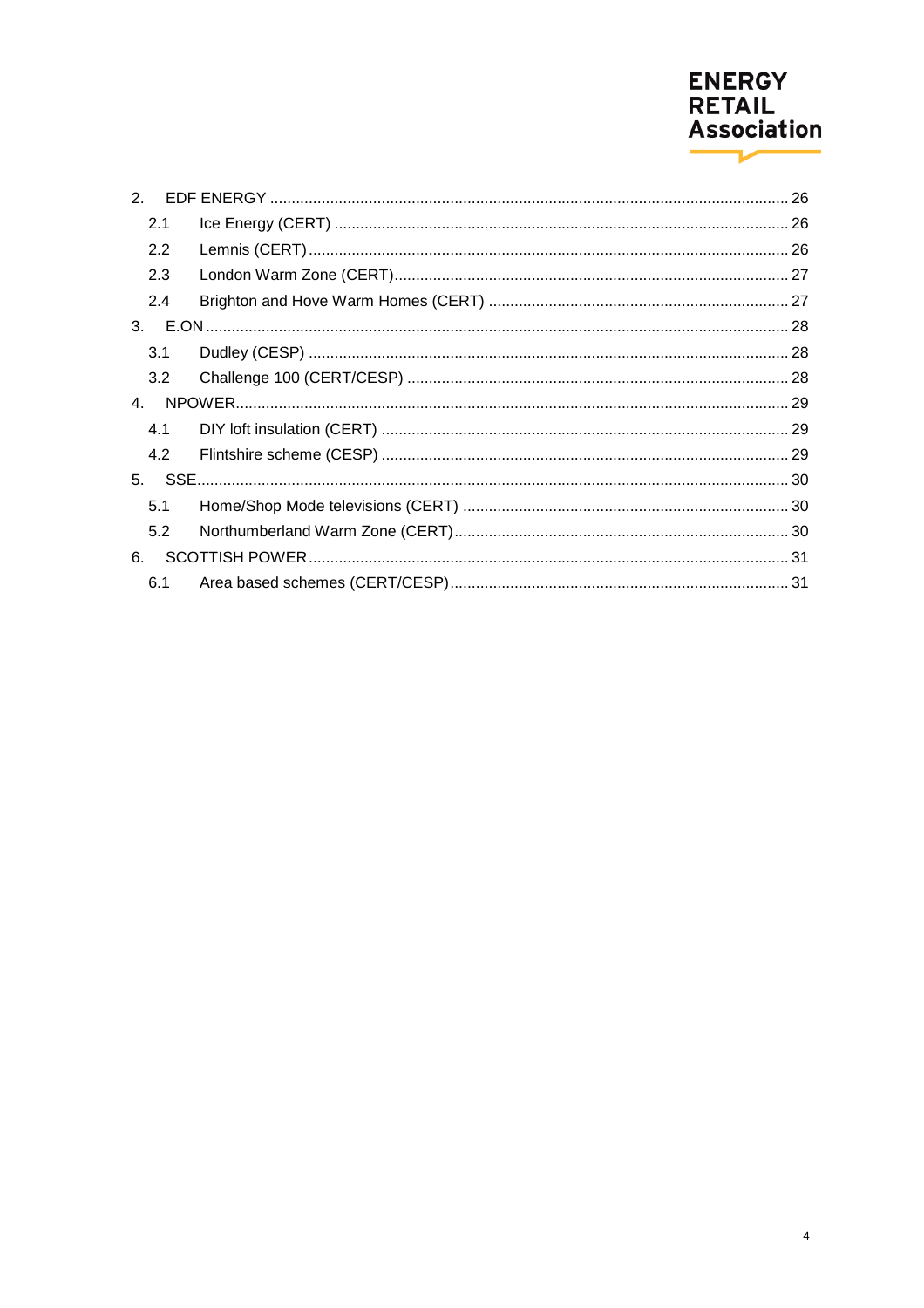## <span id="page-4-0"></span>**3. Background**

The Electricity and Gas (Carbon Emissions Reduction) Order 2008, the Electricity and Gas (Carbon Emissions Reduction) (Amendment) Order 2009 and the Electricity and Gas (Carbon Emissions Reduction) (Amendment) Order 2010 provide the statutory basis for the current Carbon Emissions Reduction Target (CERT).

CERT is a highly successful scheme, which continues to deliver carbon savings in accordance to its objective of 185 million tonnes of carbon dioxide, which includes a specific focus on vulnerable households.

The Community Energy Saving Programme (CESP) has initiated local partnerships and geographically concentrated schemes, with a view to encourage a localised way of delivering savings of 19.25 million tonnes of carbon dioxide in geographical areas selected using the Income Domain of the Indices of Multiple Deprivation (IMD) in England, Scotland and Wales. CESP has been designed as a trial obligation and DECC monitors CESP projects in order to apply the lessons learned to the design of future obligations.

The Electricity and Gas (Community Energy Saving Programme) Order 2009 was made on 20 July 2009 and came into force on 1 September 2009 and provides the statutory basis for CESP. Obligated suppliers and generators must meet their obligations between 1 October 2009 and 31 December 2012.

Both CERT and CESP feature a number of positives which, if understood, will help develop the future obligation, the Energy Company Obligation (ECO). There are also a number of challenges which should be thought through during the design of the future obligation, to avoid repeating them.

## <span id="page-4-1"></span>**4. POLICY DEVELOPMENT**

#### <span id="page-4-2"></span>**4.1 Evidence based policies**

Policy must be evidence based, to ensure that it can be delivered in an efficient and cost effective manner which helps consumers and builds up the supply chain.

CERT policy was developed on the basis of technical evidence with regards to carbon savings and take up of measures. This has resulted in the scheme being highly successful to date in achieving its targets, as it was deliverable on the ground. Suppliers were consulted extensively in the development of CERT and the CERT extension and that has helped with the applicability and the delivery of the scheme. Key aspects of CERT, although somewhat diluted through recent changes, have been transparency of design and clear targets. Many of the positive elements of CERT discussed throughout this document flow from these factors.

In contrast, the development of CESP had limited evidential support in terms of the viability of local partnerships and the challenges of localised deployment of measures. Additionally, the potential of houses in the CESP areas for applying a variety of measures might have been overstated, as suppliers are finding that properties may not be suitable for many measures. It is now evident that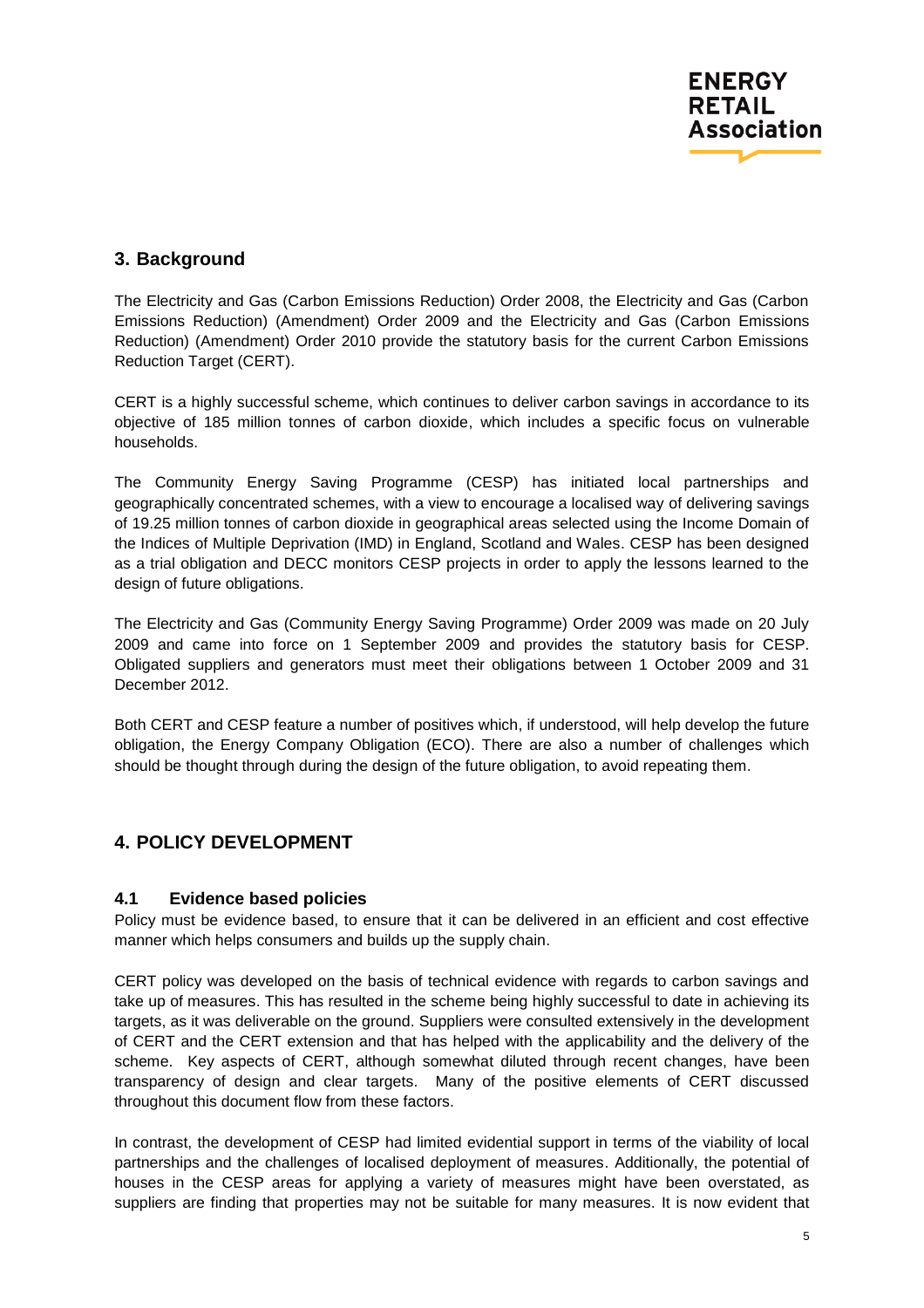

this has resulted in challenges with the approval of projects by the administrator and the actual delivery of measures, as well as the cost, due to the unavailability of multiple measure opportunities. A key concern has been the complexity of the scheme design which has presented problems in relation to delivery – detailed throughout this document. However, it is important to remember that CESP was designed as a trial obligation and DECC will be monitoring the challenges with a view to feed in lessons learned to the design of the ECO.

#### **KEY POINTS**

- CERT"s simplicity and transparency of design, somewhat diluted through recent changes, has helped ensure cost effective delivery of the scheme and the development of diverse partnerships and a diverse supply chain.
- CESP"s limited evidence base on local partnerships and viability of deployment of multiple measures has resulted in challenges with the design and approval of projects.

## **LESSON LEARNED / RECOMMENDATIONS**

For the ECO to be successful it is imperative for it to be designed on robust evidence regarding policy, administration, measures included and partnerships necessary, taking into account the experience and input of the obligated parties and others with the experience of delivering energy efficiency retrofit.

#### <span id="page-5-0"></span>**4.2 Encouraging customer engagement and take up of measures**

In order to support any obligation and encourage customer take up, all stakeholders must equally contribute to messaging and promotion, including the government, who benefits from a high level of trust. The policy must be designed with customer engagement and constant improvement of consumer behaviour in mind. The policy should, therefore, look beyond time constrained delivery by suppliers, in order to ensure long term carbon saving by consumers themselves.

The development of CERT over time has created a scheme which is focused on delivery. This ensures that carbon is saved. However, by introducing ad hoc changes such as the removal of some measures, the choice available to customers becomes limited; CERT may have continued to encourage more customer engagement and more significant changes in consumer behaviour and energy choices if a wider range of measures had remained available.

With regards to CESP, the strict geographical boundaries (CESP only being delivered in geographical areas selected using the Income Domain of the Indices of Multiple Deprivation (IMD) in England, Scotland and Wales) are not conducive to meaningful engagement with a broad range of third parties since suppliers require certainty of take up to meet the obligation within its strict timelines. This effectively means that engagement becomes selective, with more outreach to social landlords – who have high numbers of properties - than private rented or private householders. This means that whilst standards in social housing are being raised, residents are not necessarily engaged with the process nor are they encouraged to change their behaviour with regards to energy consumption. This is exactly why, as mentioned above, a future policy must be designed with customer engagement and constant improvement of consumer behaviour in mind.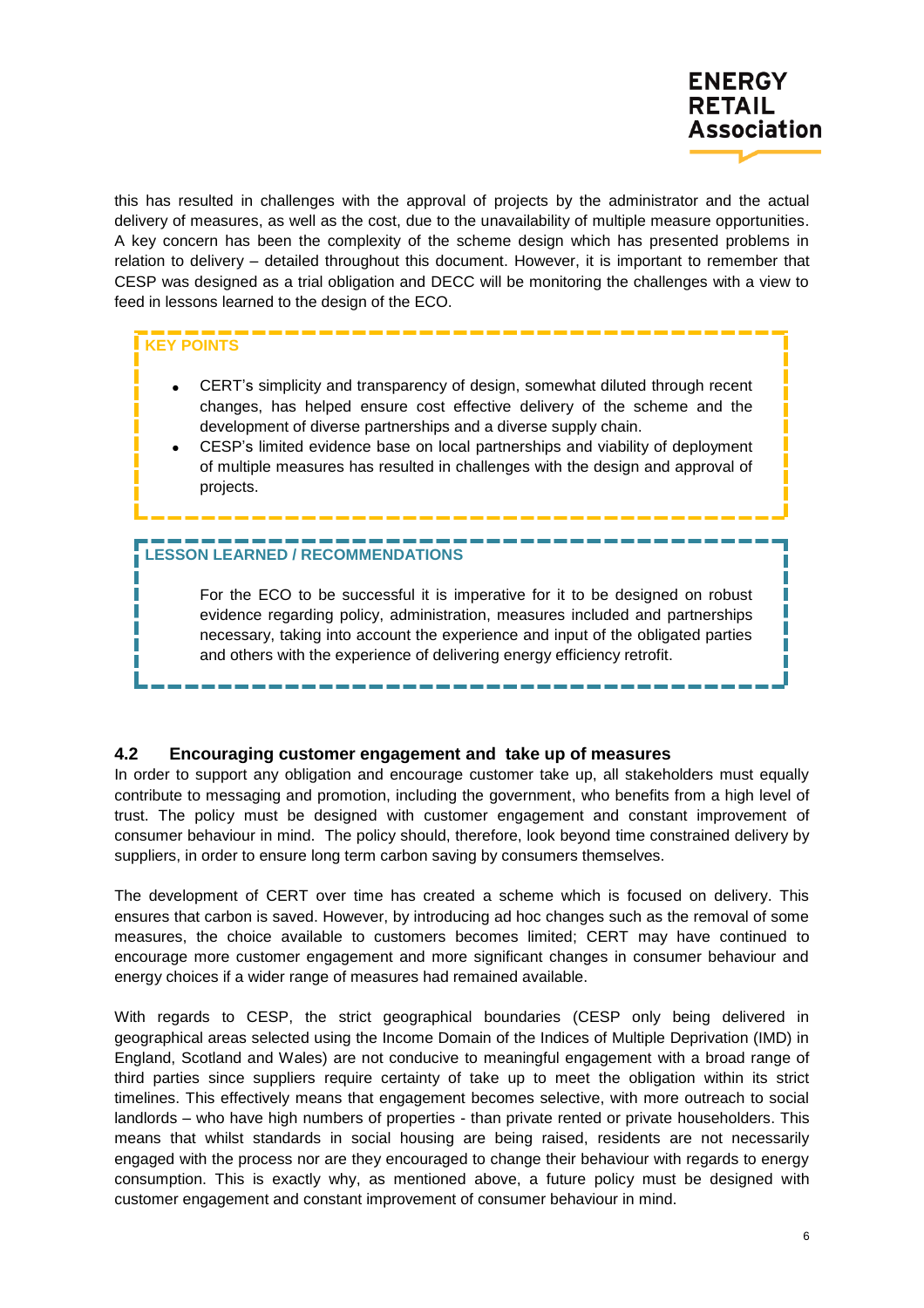Moreover, both obligations are primarily promoted by suppliers and/or their commercial partners. More effective government-led campaigns to educate consumers convincingly about the availability of measures and the difference they can make to their bills and energy consumption by taking them up is required.

The possibility of fiscal incentives, for consumers to improve their house and lower their energy consumption, has to be analysed and supported by all government departments. It is imperative to design any obligation with a view to educate and incentivise consumers, since if consumer behaviour does not change the measures can only save carbon up to a certain point.

## **KEY POINTS**

- While CERT delivers carbon savings, by its nature and the limitation of measures over time, it does not offer the chance of more sustained and comprehensive customer engagement.
- CESP geographical and density requirements mean that obligated parties may elect to work with specific partners who can offer high levels of carbon saving; this is not necessarily conducive to customer engagement or engagement with the private rented sector.
- Lack of government-led campaigns to educate consumers has a knock on effect on the promotion of measures by suppliers and their commercial partners.
- Fiscal incentives on consumers have to be considered.

## **LESSON LEARNED / RECOMMENDATIONS**

The ECO must find mechanisms to ensure that customer engagement and long term behaviour change are encouraged.

The ECO should also be promoted by all stakeholders, including the government, especially with a view to educating consumers.

Fiscal or other incentives will be required in the future. A road map for all householders (as per Private Rented Sector) needs to be created to make consumers take responsibility for their energy consumption and change their household and individual behaviour.

#### <span id="page-6-0"></span>**4.3 Policy certainty and timelines**

Obligated parties' experience is that the more certainty they have relating to their obligation, the easier it is to plan and deliver an obligation within time constraints and in a cost efficient manner.

Long term policies and early certainty mean that an obligated party can:

- plan early
- assign the relevant budgets
- engage with stakeholders
- reach commercial agreements
- cooperate with others to research and encourage innovative energy saving products
- pace delivery in a way that will ultimately benefit the supply chain and consumers.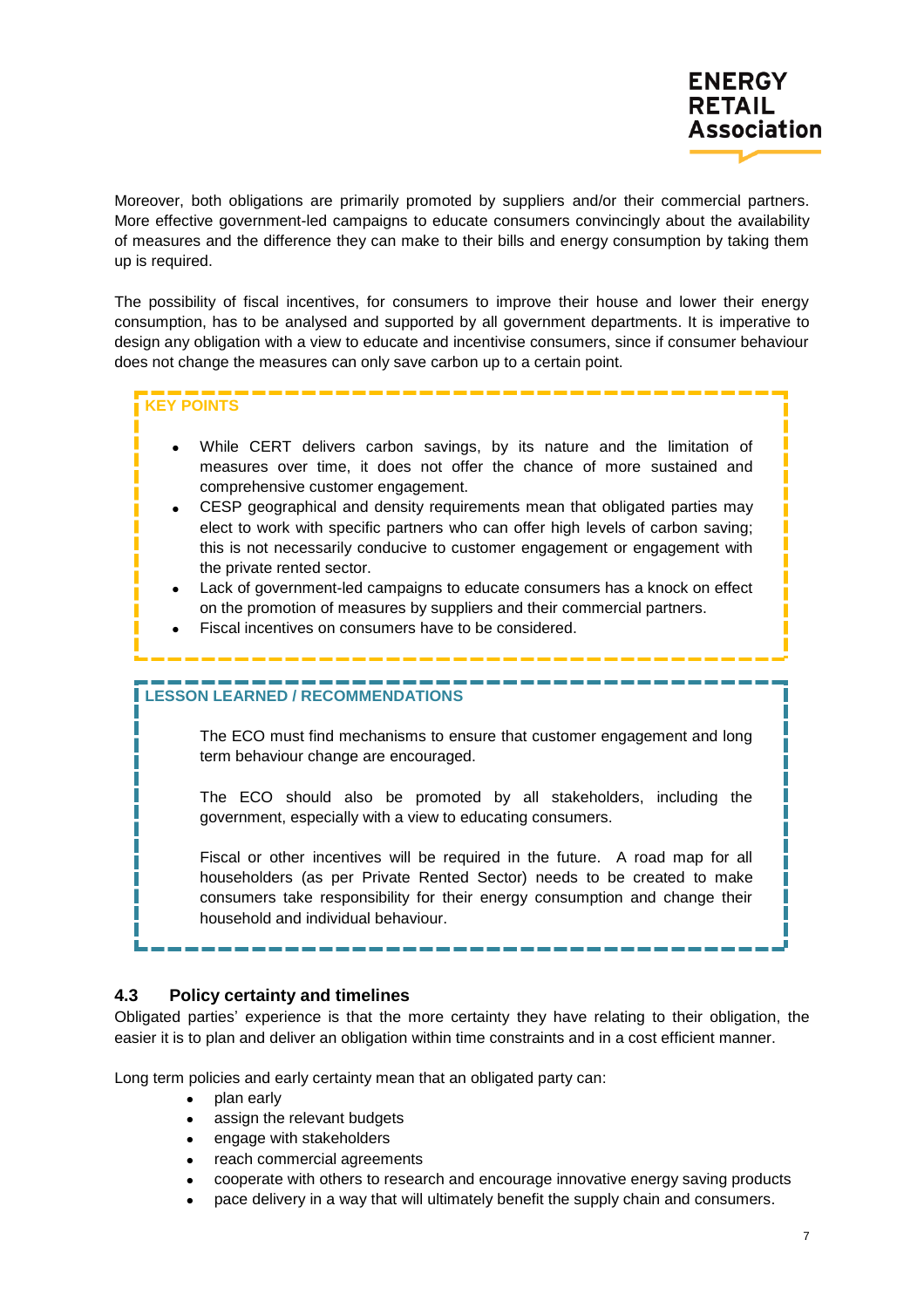

However, CERT and the CERT extension have seen the impact of changes to measures with limited evidential basis. Those changes do not necessarily take into account the need for continuity in the delivery of the obligations, in terms of planning, contracting and delivery chain development. Furthermore, the lack of certainty with regards to changes also impacts on planning and delivery.

The expected changes to carbon scores of CFL retail schemes is a characteristic example of a last minute policy change which impacts on existing commercial agreements and capacity for delivery. The DECC consultation on non insulation-measures discounts the value of gadgets and other non insulation products, even though they can be instrumental as a gateway to more disruptive measures (for example cavity or solid wall insulation). Importantly, they help with the equitability of the scheme; since not all properties are necessarily appropriate for the installation of insulation measures (e.g. hard to treat properties, flat roofs etc.) These changes are based on limited subjective evidence that the existing policy is at fault or is having any adverse effects.

With regards to CESP, the challenges of lack of early certainty, project complexity and fixed timelines make the overall delivery of the scheme extremely demanding and with limited delivery flexibility. This means that local partners and communities have not reaped the maximum anticipated policy intention and benefits.

There have also been a number of delays with the administration of the scheme – such as in project approvals - and the publication of comprehensive guidance. This, combined with the fixed timeline and the policy demand for local partnerships (which had not been required previously) means that CESP brings a number of regulatory and delivery uncertainties, and financial risk. Furthermore, initial indications forecast that there is a lack of opportunities for multiple measures applied to each property and hence the density uplifts are not commercially enticing. These factors all add costs to the scheme and undermine its ability to deliver carbon reductions at a reasonable cost.

#### **KEY POINTS**

I T

- The delivery of any obligation in a cost effective manner which benefits the consumer requires early certainty and long term policies.
- When designing or changing an obligation it is imperative to plan for customer engagement, introduction to "difficult" measures through "gateway measures" and for the development of a healthy supply chain. This cannot be achieved when an obligation experiences constant changes.
- Obligations which do not have early certainty of policy and guidance are at constant risk of failure with regards to design, measures, partnerships and final delivery.

#### **LESSON LEARNED / RECOMMENDATIONS**

The ECO must offer early certainty of law, policy and guidance in order for suppliers to be able to plan and deliver to the maximum benefit of consumers.

All measures need to support the process of taking householders on an "energy efficiency journey" and therefore must balance carbon saving potential and customer engagement potential, in order to inspire long term changes in how consumers save energy and what measures they take up in the future.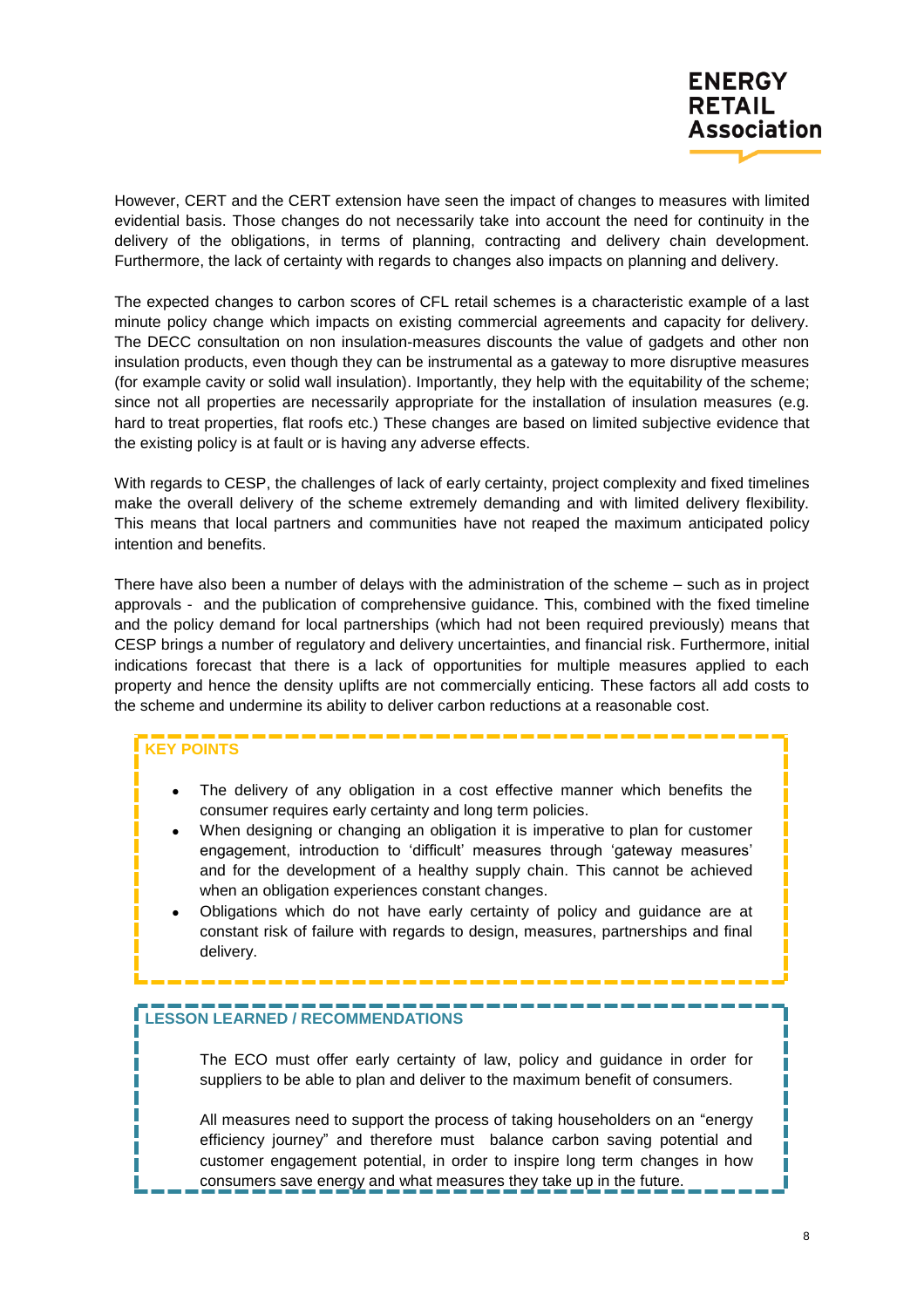

#### <span id="page-8-0"></span>**4.4 Regulatory independence**

Whilst CERT and CESP may be government designed policies, safeguarding the regulator and ensuring that it can work free from political and/ or media influence is imperative to the design and delivery of any obligation. An independent regulator is able to engage with stakeholders, research measures and their delivery and safeguard a competitive market to the ultimate benefit of consumers.

Lobbying, political and media pressures on a regulator can have a devastating and detrimental impact on the design and delivery of any obligation, such as unplanned changes to schemes and over-administration. Energy suppliers consider the regulator's contribution to the energy sector invaluable if its independence is safe guarded. Clear lines of responsibility between political and regulatory authorities can help the regulator fulfil its role to its full potential, unperturbed by external pressures and following the principles of Better Regulation.

## **KEY POINTS**

- The independence of the regulator must be safeguarded to ensure engagement and best practice.
- Pressures from stakeholders, politicians and the media resulting in unforeseen changes to regulation or scheme rules can have a devastating impact on trust in the supply chain and delivery of measures.

## **LESSON LEARNED / RECOMMENDATIONS**

The regulator must remain independent and be protected from political or other pressures which may lead to hastened decisions and changes, instead of the long term analysis of the market, to ensure that it benefits consumers and facilitates delivery of the ECO and Green Deal.

## <span id="page-8-1"></span>**5. APPROVED QUALIFYING ACTIONS**

#### <span id="page-8-2"></span>**5.1 Certainty and continuity**

Policy must have a robust evidence base, to ensure that it can be delivered in an efficient and cost effective manner which helps consumers and builds up the supply chain.

Policy should also be designed with customer engagement and on-going behaviour change in mind (instead of time constrained delivery by suppliers) to ensure long term carbon saving by consumers themselves.

Obligated parties" experience is that the more certainty they have relating to their obligation, the easier it is to plan and deliver an obligation within time constraints and in a cost efficient manner.

Safeguarding the function and independence of the regulator, both from political and/or media influence, is one of the most important aspects of the design and delivery of any obligation.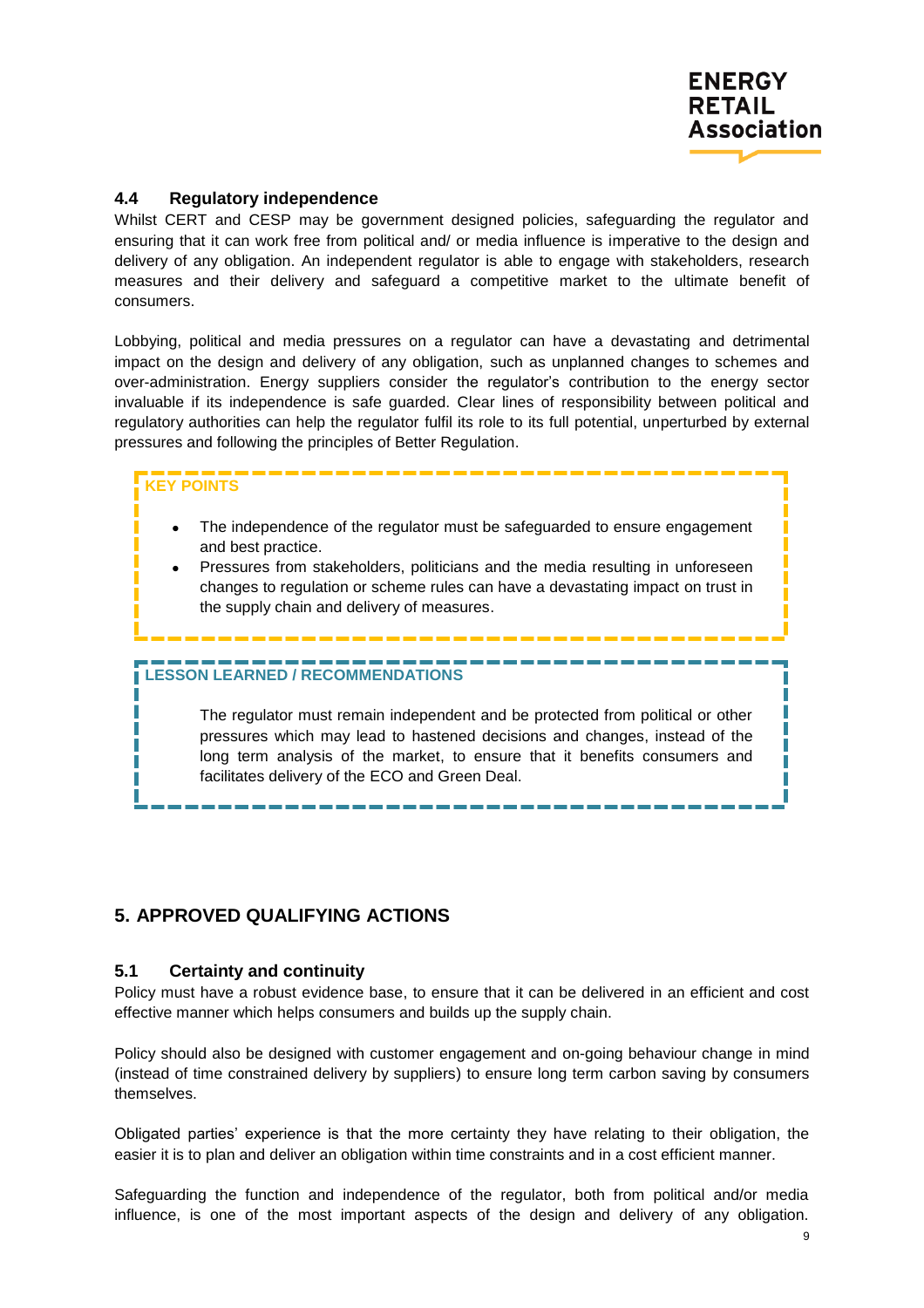

Consumers will benefit meaningfully if an independent regulator is able to understand the market in depth, engage with stakeholders, research measures and their delivery and safeguard a competitive market.

The inclusion of measures based on evidence of their performance in the beginning of CERT ensured that the market was expanded, innovation encouraged and commercial arrangements had a lower level of risk. However, changes in qualifying measures – which may have no or limited evidential basis – can affect the structure of the market and the relationships between stakeholders can break down.

With regards to CESP, the inclusion and promotion of solid wall insulation has proved problematic. Solid wall insulation does not have the robust industry delivery structures, trained installers and assurance processes that other measures have. While this was understood at the stage of policy design it was not fully taken into consideration. This resulted in significant delays to the publication of guidance by the regulator, with severe impact on the design and delivery of CESP projects on the ground. These issues need to be understood and resolved for the ECO.

#### **KEY POINTS**

T

- Certainty and continuity are imperative for building a robust and sustainable supply chain to deliver the obligation
- Relationships with commercial partners and consumers can break down when qualifying actions change with little evidential basis and without sufficient consultation
- When qualifying actions are included in any obligation, their structures, properties and assurance processes available need to be taken into account.

#### **LESSON LEARNED / RECOMMENDATIONS**

Any qualifying actions under the ECO need to be long term and based on robust evidence. Changes to these actions need to be equally based on evidence and be subject to a formalised and impartial consultation process and allow time for the supply chain to make any necessary changes.

#### <span id="page-9-0"></span>**5.2 Introduction of new measures**

Technological developments can move rapidly between the setting of an obligation"s policy and its completion. Environmental obligations that support technological improvements over and above legal changes can encourage quicker development and innovation in electrical and other products – such as advances in solid wall materials. Therefore flexibility and the introduction of new measures can be a positive result of an obligation which will help wider industry develop and consumers benefit from the latest environmental products.

However, in order to take advantage of new technologies, a robust and rapid process of assessment is required, as well as an established consultation process. Constrained timelines and the absence of robust performance research – as we have seen with some CESP measures such as solid wall insulation and district heating solutions – can mean that the delivery of new measures may be abandoned or severely minimised. This results in neither suppliers nor customers benefiting from the roll-out and adoption of newer products and associated carbon savings.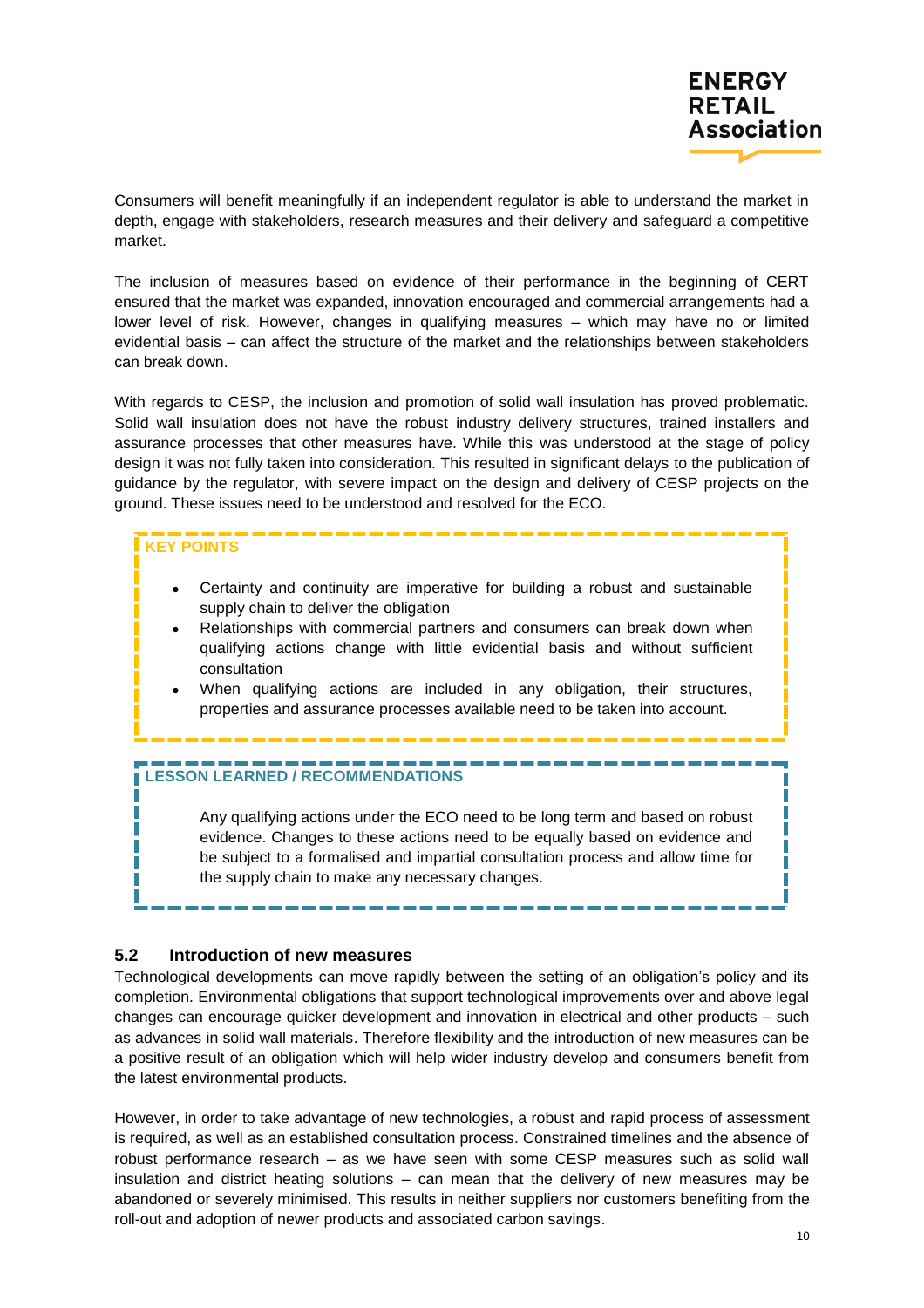

#### **KEY POINTS**

Balance is required between the introduction of new measures and the need for robust and efficient processes and assessment of those measures.

#### **LESSON LEARNED / RECOMMENDATIONS**

The ECO must allow for a quick inclusion of new technologies via an established process of research, consultation and approval so that customers can benefit from the adoption of the latest environmental products which will have been robustly assessed in terms of safety and reliability by industry and independent processes.

#### <span id="page-10-0"></span>**5.3 Range of measures: Competition, innovation, equitability**

A wider range of measures available under any obligation will result in multiple benefits to both the market and consumers.

The variety of qualifying actions was first of all beneficial to competition. That meant that numerous industries also benefited from the extra demand. Significant investment also resulted in increased innovation. This can be seen in products such as CFLs (which have changed dramatically since their introduction) and electronic devices, the improvement and increased visibility of which can be partly attributed to CERT.

Moreover, by allowing a wide range of mechanisms under CERT, it has been possible for delivery to be equitable. Admittedly it is not possible for all households to benefit from carbon efficiency schemes in the same way due to differences in house types and householder needs and circumstances and this should be recognised in future obligations. Nevertheless, even in cases when a household could not benefit from measures applied to the building fabric, other CERT subsidised products have been available.

#### **KEY POINTS**

A wide range of qualifying measures promotes:

- **•** competition
- innovation and research into new products
- supply chain development
- increased visibility of energy saving products
- equitability of delivery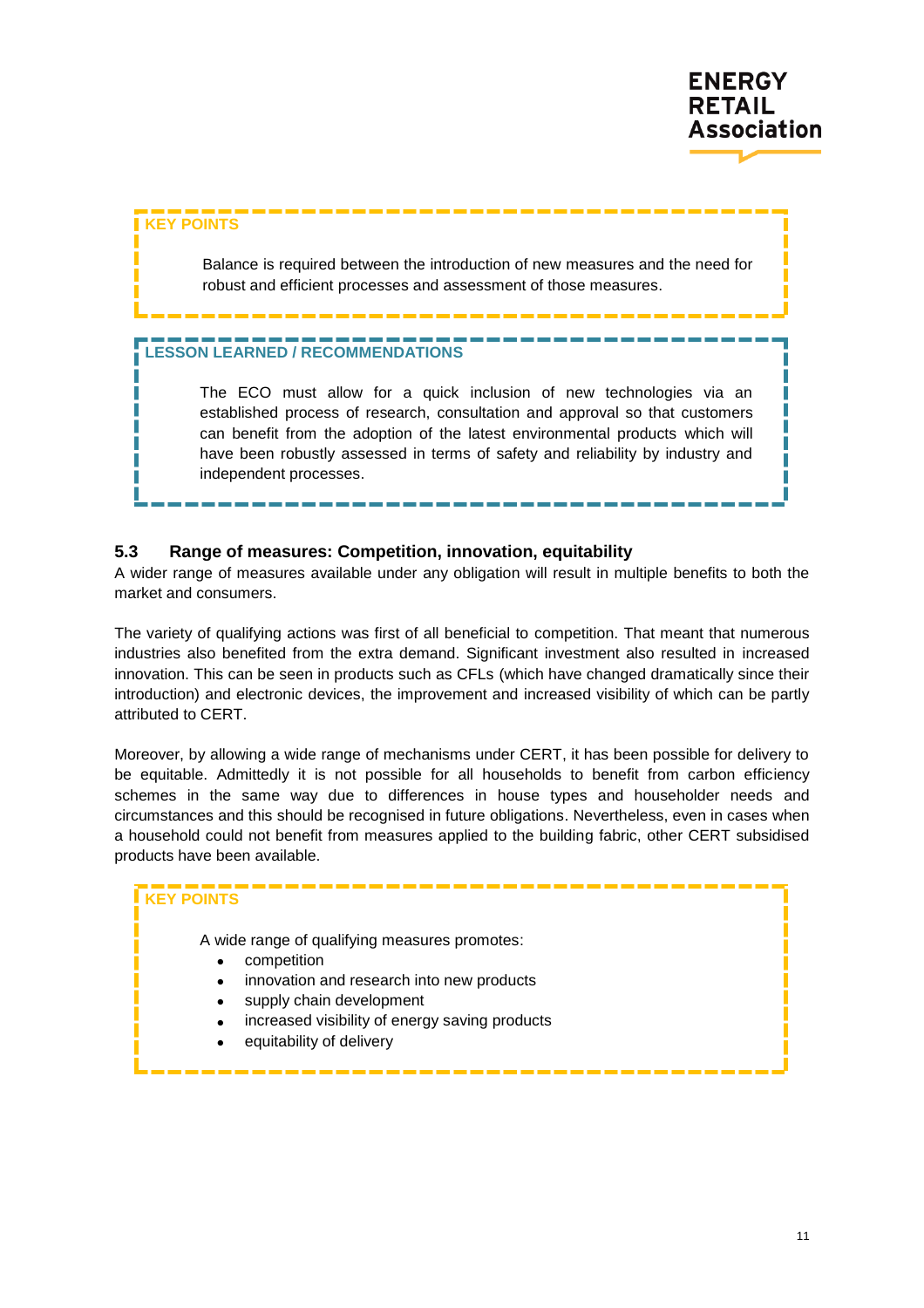



#### <span id="page-11-0"></span>**5.4 Impact on market development and customer engagement of the obligation, targets and sub-groups.**

To ensure that suppliers meet their carbon targets and avoid a substantial financial penalty, a culture of subsidising energy efficiency products has emerged. This can be seen in offering measures free of charge to certain target groups and heavily discounted to others. This may vary dependant on where suppliers are in terms of meeting their target and certainty about the value of activity in future obligation periods.

Subsidising measures has resulted in a number of benefits for market development. However, the levels of the obligations, combined with increasing uncertainty and changes to qualifying measures, as well as the inclusion of the Priority and Super Priority Group quotas, has resulted in obligated parties resorting to offering some measures for free or heavily subsidised in order to have certainty of customer take up. This can be seen by the delivery of professionally installed loft insulation and cavity wall insulation.

Introducing different levels to an obligation, like the Priority and Super Priority Groups in CERT, means that trying to find representatives of those groups becomes ever more time consuming, complex and expensive. Furthermore, the historical availability of "free" measures in some cases for Priority Group members means that members of the Super Priority Group may have no incentive to identify themselves as such. Over time, the pool of available households under those sub-targets shrinks, not just in terms of numbers, but also in terms of householders who are prepared to take up the measures. Additionally, due to the need to meet those sub-targets, representatives of the Priority and Super Priority Groups receive measures for free in many cases, a fact that does not necessarily promote the value of the measure, nor does it in all cases allow for behavioural change in terms of lower levels of energy consumption.

Free or heavily subsidised measures effectively create a false market for providers and consumers. Providers and associates – such as insulation installation companies – become heavily reliant on subsidies as well as the obligated supplier being a "guaranteed customer", which within a free-market environment is very unorthodox. This may result in the associated industry having little or no incentive or time to develop the market and innovate in terms of product offering, marketing and engagement. Consumers come to expect energy efficiency measures for free or at heavily discounted prices. This may mean that they do not value the need or effects of the measure and do not make associated changes, such as in their behaviour, in order to fully benefit from the potential cost savings.

In light of the fact that customers have been accustomed to free or heavily subsidised measures it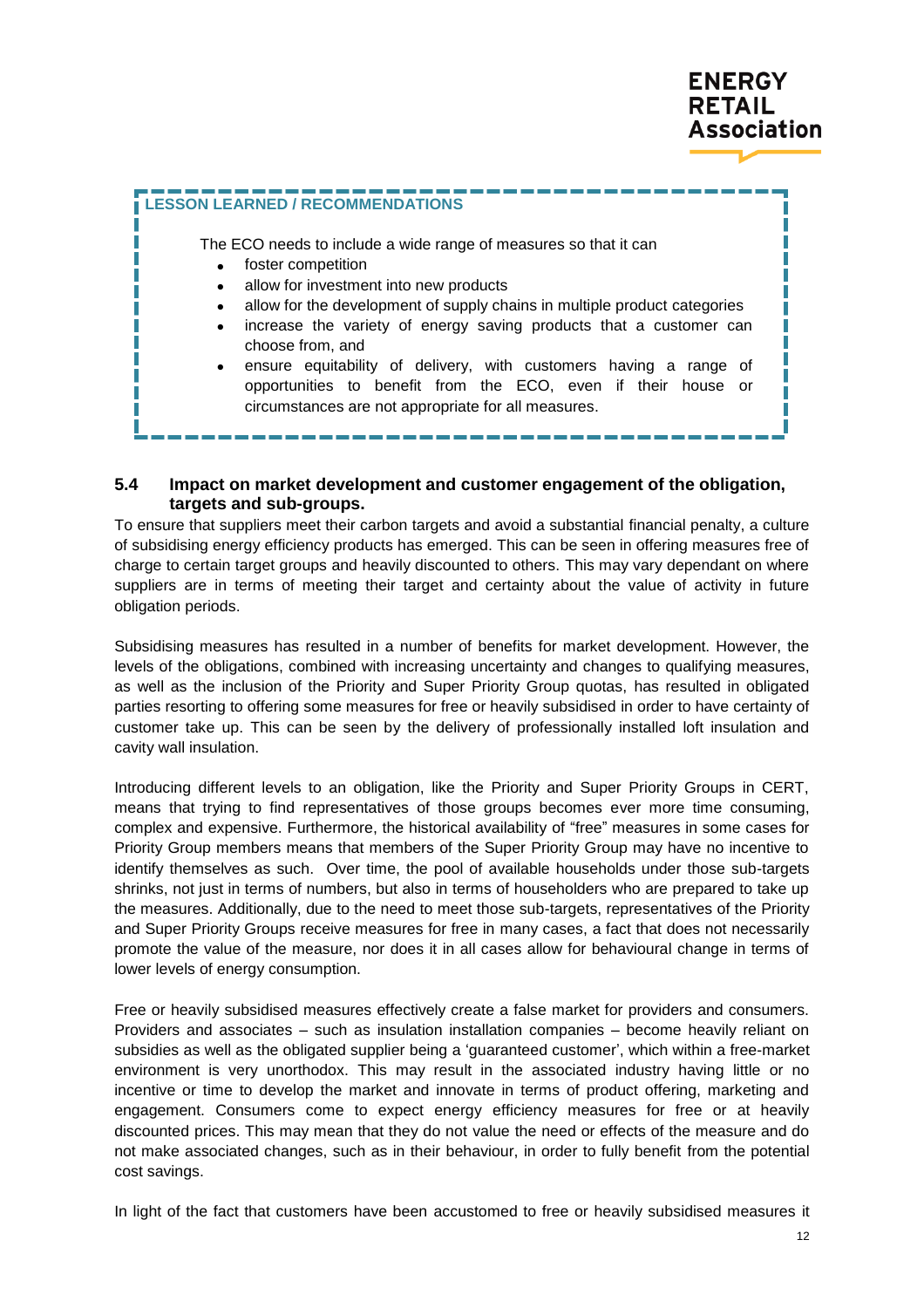

would be important to ensure that mechanisms are in place in order to encourage investment at market and non-subsidised rates if the subsidies are not available in the future.

#### **KEY POINTS**

- Free or heavily subsidised measures create a false market
- The delivery chain becomes overly reliant on the obligated parties
- Consumers do not value the measures that are installed
- Consumers may need relevant mechanisms in order to invest in measures at market and non-subsidised rates

#### **LESSON LEARNED / RECOMMENDATIONS**

During the development of the ECO the government needs to take into consideration the need to balance meeting the obligation and creating a false market. Consumers need to appreciate the measures installed, for long term change in behaviour to be possible

#### <span id="page-12-0"></span>**5.5 Joint measures with other industries**

With environmental measures being so important to the government, multiple industries are now obligated to deliver energy or other savings. Being able to cooperate and deliver jointly can facilitate innovative partnerships which should be encouraged by regulation.

With the introduction of water saving obligations there could have been significant opportunities for joint efforts between energy and water companies. This however has not been possible under CERT due to regulatory concerns regarding "double counting". It precluded companies from commonly promoting water and energy saving measures and restricted the development of hot water saving products. It also meant that opportunities to enter into a discussion with customers regarding other energy saving opportunities were lost.

#### **KEY POINTS**

 Opportunities for cooperation with other industries and customer engagement should be encouraged through regulation

#### **LESSON LEARNED / RECOMMENDATIONS**

The ECO should allow for cooperation across industries to ensure that coordinated action is taken, to the benefit of consumers with regards to range of measures available and opportunities for changes to their environmental behaviour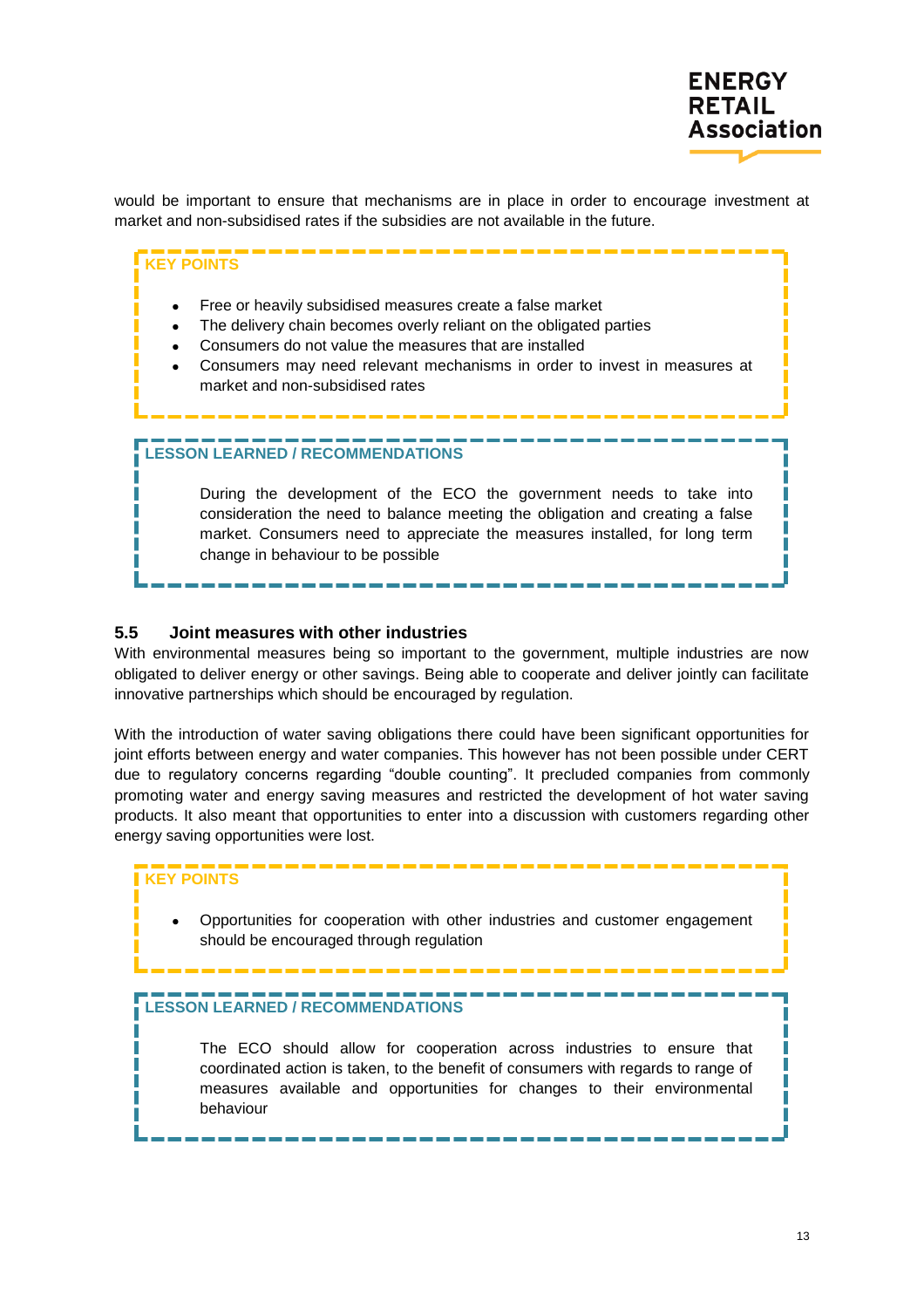

#### <span id="page-13-0"></span>**5.6 Lessons learned from specific measures**

#### <span id="page-13-1"></span>**5.6.1 Loft Insulation**

Loft Insulation is an example of a measure which is cost effective and technically, typically, more straightforward to install and can have immediate impact on the comfort or energy consumption habits of the householder.

However, there have been cases where consumers do not necessarily understand the benefits of the measure or they perceive that the work will be intrusive. For example, a lot of householders do not want to lose loft space. This is exactly where coordinated campaigns to engage and educate customers would be helpful.

As the standards for loft insulation have increased over the years, there are many houses with a low level of loft insulation which require "topping up" to bring them up to today"s standards. However, the carbon score for loft insulation "top ups" is not at a level that would make it a cost effective measure.

Finally, as measures and the circumstances under which they are installed change it is imperative for each measure to have standards, and suppliers welcome the recent DECC-led project for loft insulation installation standards.

#### **KEY POINTS**

- Loft insulation is a cost effective measure but loft top ups do not offer enough carbon saving
	- Customers may not want to lose loft space
	- Quality of loft insulation has been a concern

#### **LESSON LEARNED / RECOMMENDATIONS**

Measures under the ECO should balance carbon scoring and cost effectiveness in a way that makes them attractive to obligated parties in order that consumers can benefit

It is imperative to educate and engage with customers about all measures

Measures under the ECO must have standards which ensure quality of installation and are aligned with Green Deal where appropriate

#### <span id="page-13-2"></span>**5.6.2 Cavity Wall Insulation**

Cavity wall insulation is a measure that has benefitted greatly from its inclusion in CERT with regards to:

- Investment and development
- Visibility to consumers
- Industry structures
- Installers' training

The creation of the Cavity Insulation Guarantee Agency (CIGA) has helped to provide assurances to all stakeholders about the lifetime and quality of the measure installed. This is exactly the type of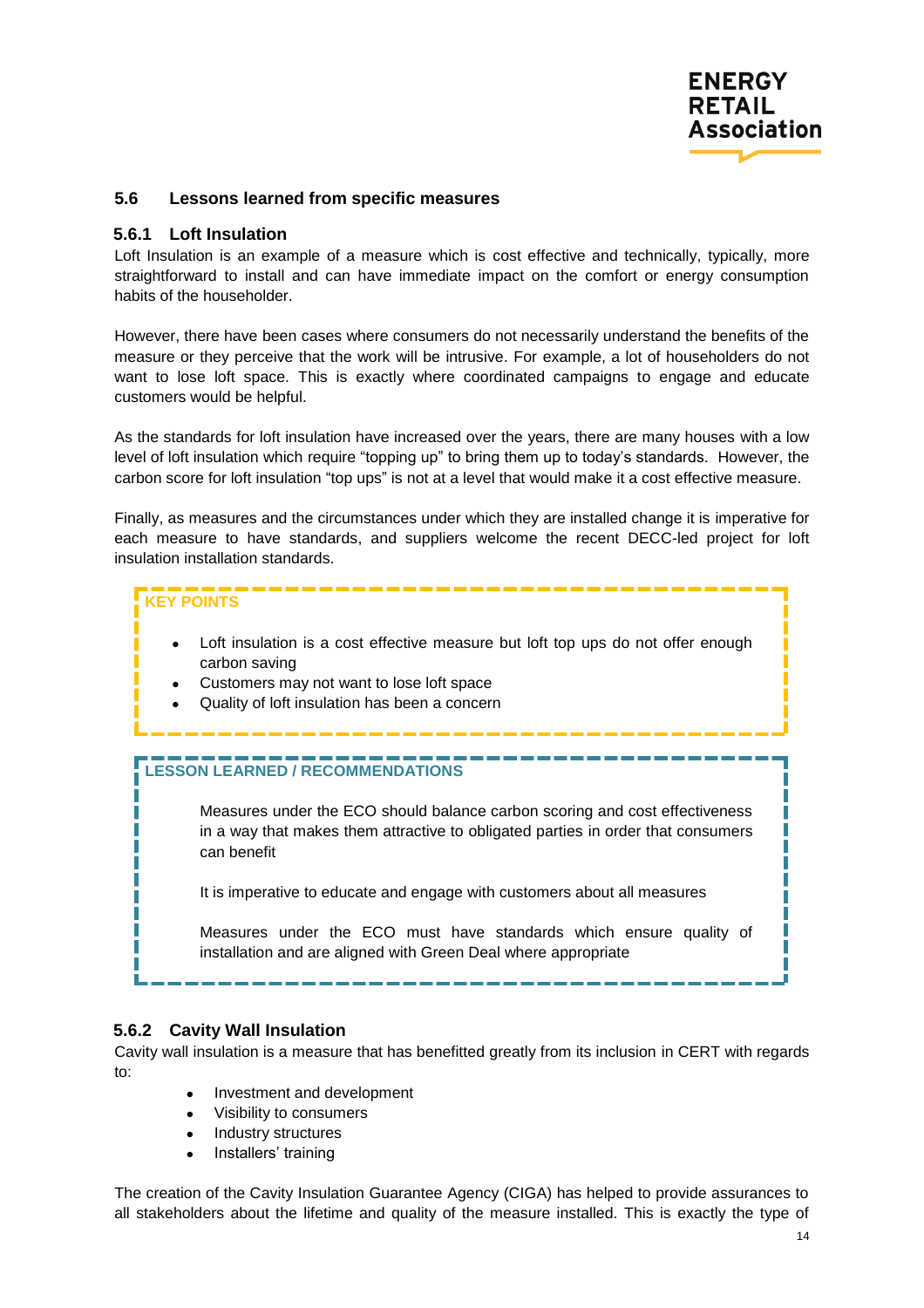

industry assurance and certification that creates trust in a measure.

However, cavity wall insulation is not a measure that can be applied in exactly the same way in all properties. There are instances of houses with conservatories or where the cavity width is not considered suitable or where the property height is above technical specifications for suitability. As more and more cavities of an average type are being filled it is now imperative for the administrator to be flexible and provide the tools for carbon calculation and quality checks in installations that are not the norm.

#### **KEY POINTS**

- CIGA has helped establish and build trust in cavity wall insulation
	- Flexibility of administration is needed, to deal with non standard properties

#### **LESSON LEARNED / RECOMMENDATIONS**

Measures under the ECO must have standards which ensure quality of installation

Flexibility of the administrator when dealing with houses outside the normal parameters is paramount

#### <span id="page-14-0"></span>**5.6.3 Solid Wall Insulation**

Solid wall insulation is an example of a measure which can potentially save a high amount of carbon. However, its take up is currently curtailed due to absence of:

- Industry standards
- Cost effective solid wall products
- Assurance processes
- **Certification**
- Standardised administrative processes

Under CESP the inclusion and encouragement to use solid wall insulation has the potential to develop that market, encourage innovation and promote healthy competition between system designers and installers. The inclusion of the measure can also increase the awareness of solid wall insulation among consumers. However, the fact that such an expensive and underdeveloped measure has been included in an obligation with tight deadlines introduces extremely challenging conditions to the planning and delivery of CESP. Installing solid wall insulation is done on a property by property basis as there are so many options that must be considered based on their suitability and are dependent on each situation (i.e. internal v external, flat roof etc) and should be seen more as a building project than simply rolling out a type of insulation – as for example is the case with loft insulation. Furthermore, the potential for solid wall insulation and the numbers of properties available will have to be researched, to encourage investment in the measure, assuming the volumes permit such a development.

The limited availability of robust guidance and solid wall industry standards and mechanisms to promote the measure and guarantee the quality of installation can result in the measure becoming too risky to invest in at this juncture, as obligated parties may choose instead to invest in measures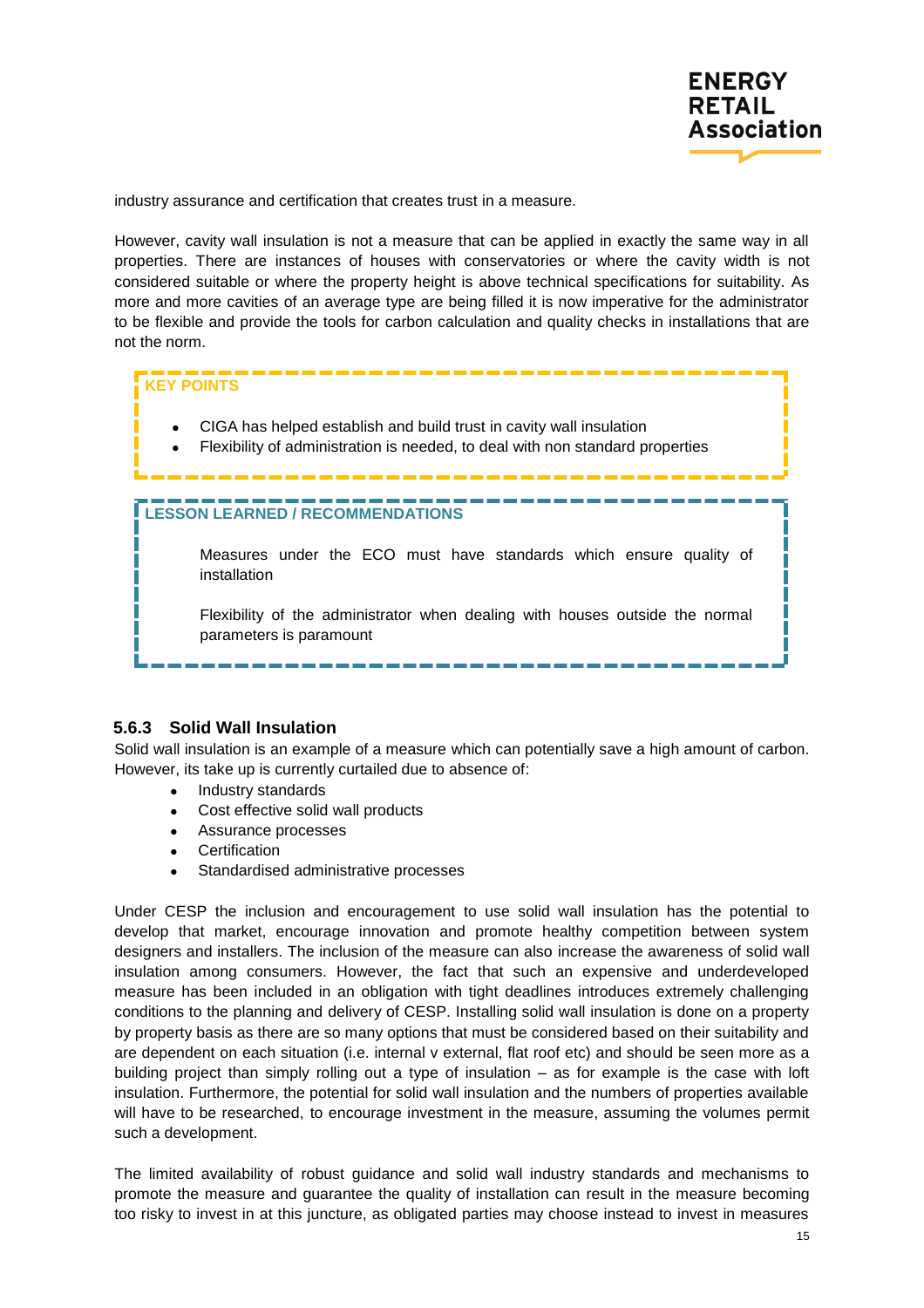

which deliver fewer carbon savings but with more certainty and in a more cost efficient manner.

The installation of solid wall insulation solutions – both internal and external – are effectively intrusive building projects. As such they first of all require high levels of commitment from the customer. Secondly they also demand additional costs, due to approval processes, building regulations, specialised and highly skilled members of staff etc.

There are also customer barriers to take up, as whilst solid wall insulation may improve the external and/or internal fabric of the home it can also conceal features that the customer may wish to keep – such as original decorative features. Additionally there are conservation areas that Local Authorities want to preserve, making solid wall projects either not desirable or mandating a combination of internal and external wall solutions which maximise the disruption to the customer and the cost of the installation.

#### **KEY POINTS**

Inclusion of solid wall insulation in an obligation at this juncture

| <b>Pros</b>                                         | Cons                                                                                                           |
|-----------------------------------------------------|----------------------------------------------------------------------------------------------------------------|
| Developing the market                               | Solid wall is more expensive and costs<br>are often unknown. This makes it<br>challenging to forecast and plan |
| Encouraging innovation                              | There are not enough trained installers                                                                        |
| Promoting competition                               | Quality assurance processes are not<br>available                                                               |
| Improving consumer knowledge                        | Robust guidance is not available                                                                               |
| Can improve aesthetics of<br>houses and communities | Scale of opportunity is unknown                                                                                |
|                                                     | Installation is a complicated<br>and<br>disruptive building project                                            |

#### **LESSON LEARNED / RECOMMENDATIONS**

Any measure that the government wants to encourage under the ECO should have:

- Industry standards
- Evidence of cost effectiveness for consumers
- Robust assurance processes
- **Certification**
- Standardised administrative processes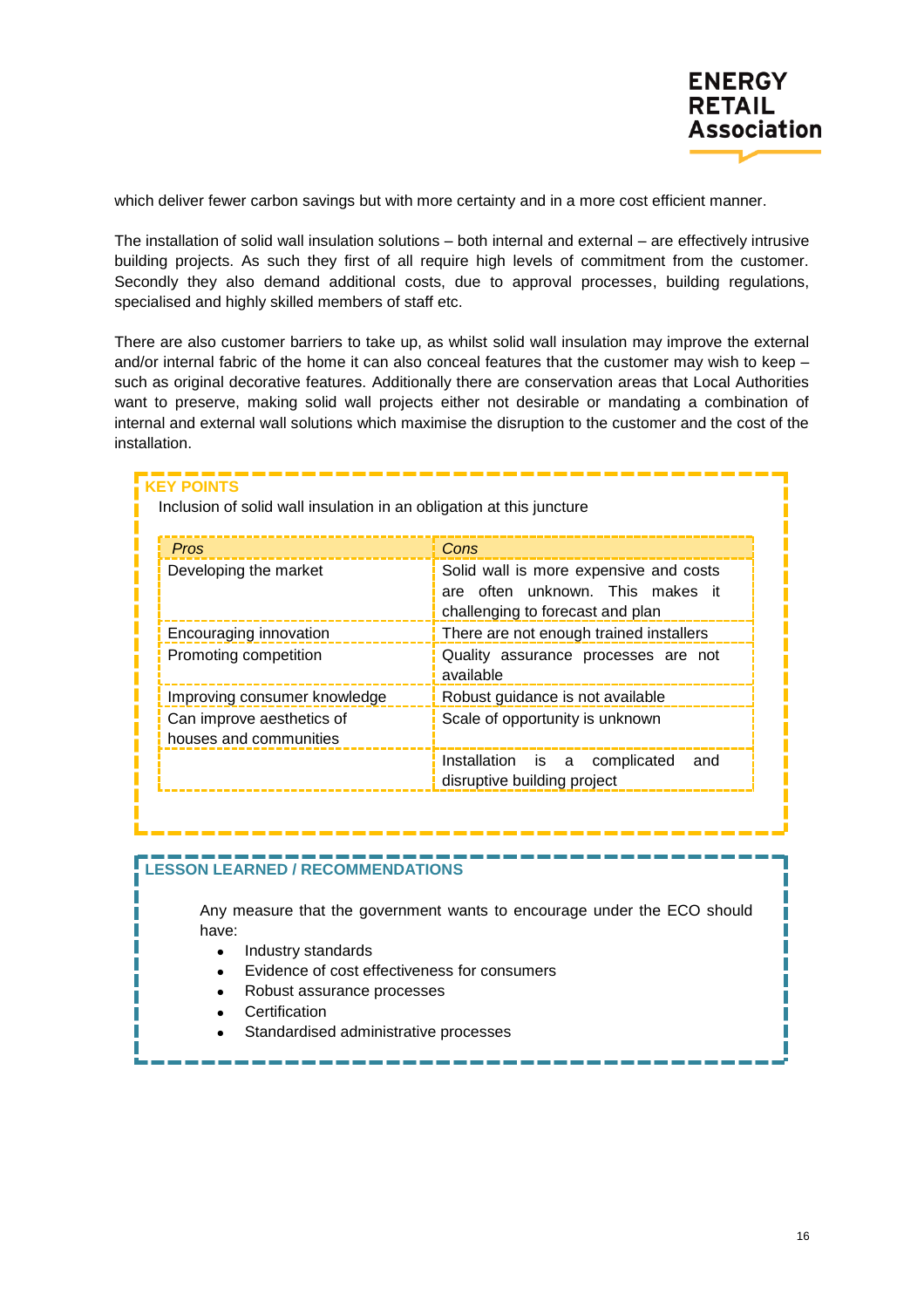

## <span id="page-16-0"></span>**6. PRIORITY GROUPS AND TARGETING**

#### <span id="page-16-1"></span>**6.1 Priority and Super Priority Groups**

Government introduced the Prioirty Group and Super Priority Group to ensure social fairness in the obligations and to use the obligations to help it reach their fuel poverty targets.

This has resulted in specific targeting of sub-sets of eligible customers for the Priority Group and Super Priority Group which can be expensive, time consuming and places significant risk on suppliers. This may mean that bills for all customers, including those being targeted under the Priority Group and Super Priority Group, may rise as a consequence. Therefore those customers who have not benefited from CERT or CESP measures may be more at risk of becoming fuel poor.

#### **KEY POINTS**

- Social benefits and cost-effectiveness of solving fuel poverty via a carbon reduction scheme are highly uncertain
- The creation of a Super Priority Group introduces challenges in targeting
- The cost of the obligation is increased

#### **LESSON LEARNED / RECOMMENDATIONS**

Carbon reduction obligations are not an appropriate vehicle for meeting the government"s fuel poverty targets. Alternative policies must be considered, along with how policies can work symbiotically for the long term benefit of the customer

#### <span id="page-16-2"></span>**6.2 Targeting**

While suppliers understand the reasoning behind introducing the Priority Group into CERT, there are questions surrounding the requirement for an additional Super Priority Group.

Having subgroups which need to be targeted also means that these groups need to be identified in a concise, fair and cost effective manner. However, the more complicated the structure, the more difficult it is to identify members of a particular group. Self identification is not widespread, especially when the benefits of insulation and other energy efficiency measures are not being widely marketed or supported by trusted agents such as the government and local authorities. Additionally, a complicated structure of groups and sub-targets becomes extremely complicated for customers who may not be able to easily identify the measures they are entitled to. A simple obligation structure will allow obligated parties to market in a simpler way.

Based on initial indications with the Warm Home Discount scheme, data-matching exercises with government and obligated parties" sources are a lot more likely to accurately, fairly and cost effectively identify individuals. However, data-matching exercises do not involve the customer and this arguably does not promote engagement and understanding of the measures. Finally, the suitability of data-matching as an identification technique will depend on the size of any future obligation.

The easily accessible properties and the easily recognisable beneficiaries of the scheme were targeted early on in CERT and previous programmes. Suppliers are now in a phase of increasingly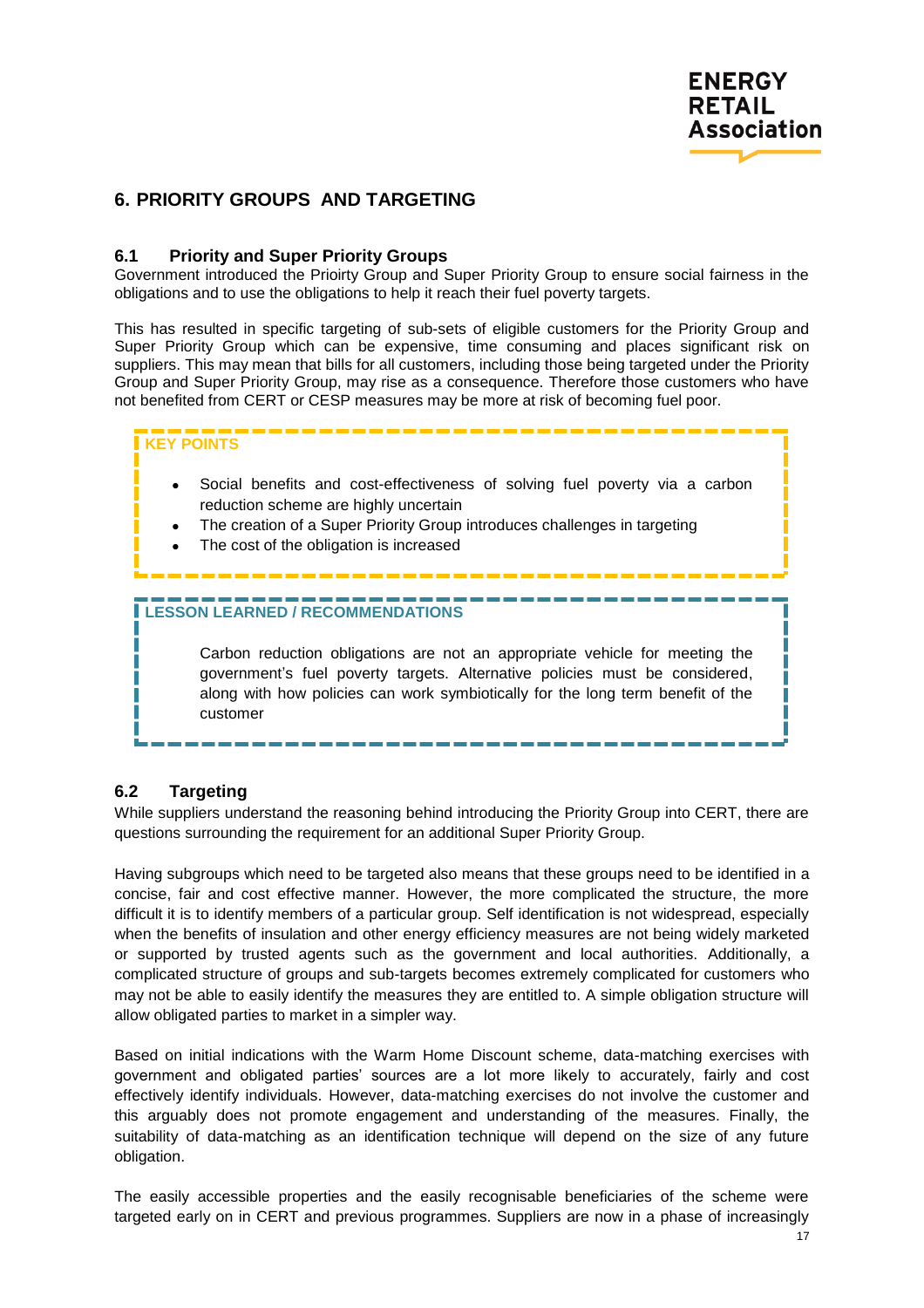

difficult targeting and harder to treat properties which increase the cost and risk of the scheme.

With the introduction of specific customer groups to target under CERT, marketing to customers became even more complicated as certain offerings are available only to a small number of households and will be dependent on many elements out of the suppliers' control, such as their property-ownership, suitability of the measure on the property and their willingness to have the measure installed. Moreover, finding and targeting those households requires meticulous and expensive searching.

Targeting also has important impacts on reporting and auditing, which is addressed in section 8.2



## <span id="page-17-0"></span>**7. ADMINISTRATION**

#### <span id="page-17-1"></span>**7.1 Approval of projects**

The project approval process must be robust and time efficient. This will allow obligated parties to deliver more quickly and with higher levels of certainty.

Obligated parties and the administrator have been working on CERT for a number of years. CERT measures have also remained in place for quite some time and administration processes are quite well established – excluding the changes which the CERT extension brought on. This exposure has meant that suppliers, their contractors and the administrator all understand what information is required at every stage of a CERT project, from submission to approval to banking. Effectively this means that there is trust in the processes and suppliers can be more certain of the level of approvals and their carbon scores early on in the process. This in turn allows suppliers to negotiate commercial agreements early, for example a contract for deployment of cavity wall insulation, and with lower risk. This is to the ultimate financial benefit of consumers, since with less risk and higher levels of trust, projects can be more cost effective.

The approvals of projects under CESP have been extremely challenging due to:

- Significant delays in guidance which means that projects cannot be planned or started
- Lack of technical knowledge and experience with the measures (especially solid wall insulation) which means that there are uncertain outcomes and planning cannot be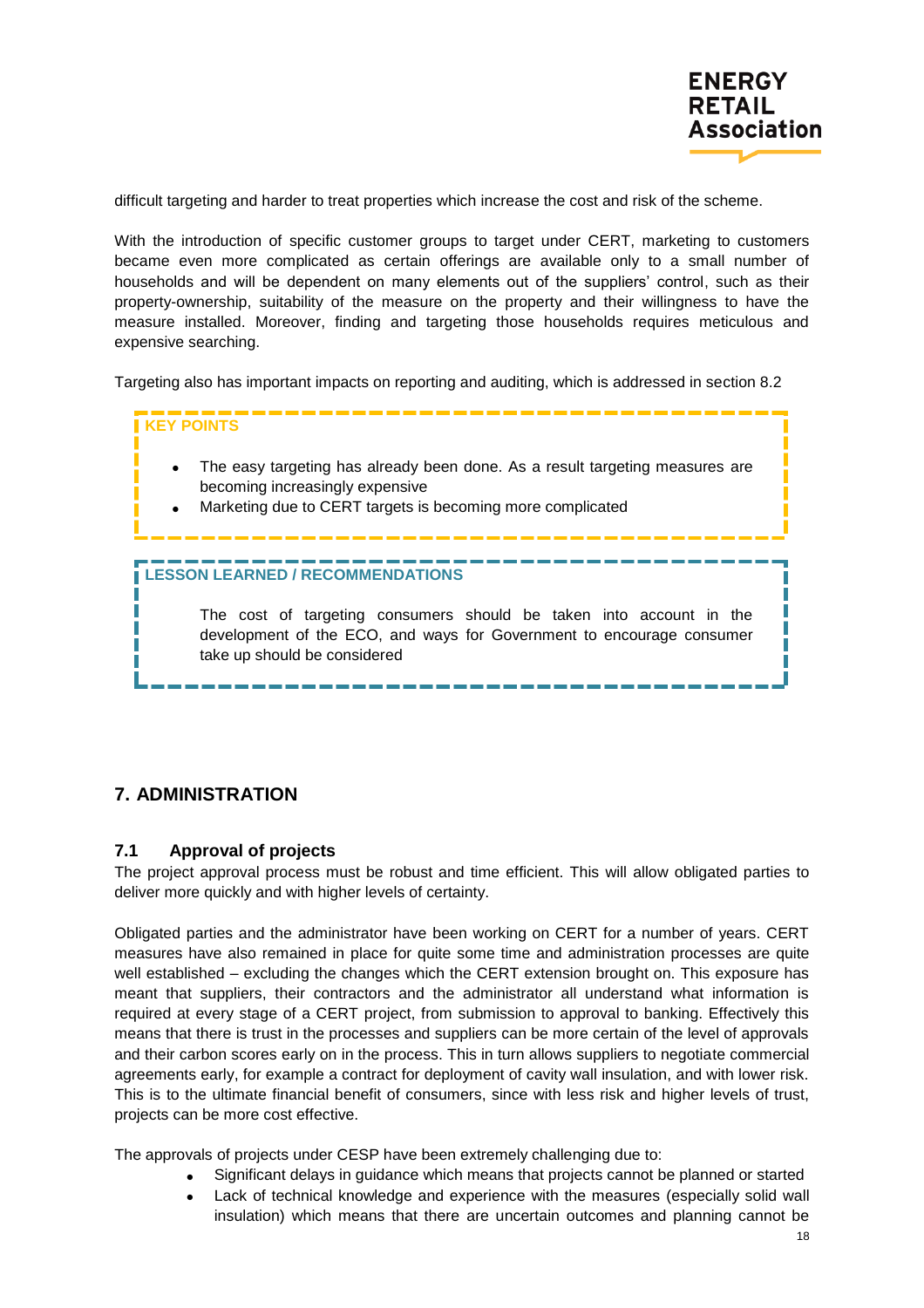

finalised

- Lack of industry structures and certification which mean that technical monitoring becomes burdensome and assessment of work is expensive, and;
- Instances of over administration, with too much detail required at approval stage, which can delay projects significantly and putting delivery at risk.

However, the key aspect that has impacted on all of these is the over-complexity of the CESP design and significant constraints on obligated parties" ability to have full commercial freedom to meet their demanding targets. This means that delivery is being delayed significantly and the level of risk that each commercial agreement entails is extremely high.

## **KEY POINTS**  Quick delivery of CERT – which ultimately benefits customers who can lower their bills or maximise their comfort – is helped by higher confidence and a good working relationship with the regulator in terms of project approvals CESP projects are not delivered as quickly as CERT, both due to the nature of the measures and due to short timelines, lack of guidance and absence of robust assurance processes **LESSON LEARNED / RECOMMENDATIONS** Approval of projects needs to be based on an established process through a proportionate evaluation which provides early certainty in a timely manner. This will allow • early deployment of measures higher certainty of delivery less risk associated with commercial agreements for delivery more certainty of investment for participants in the supply chain

#### <span id="page-18-0"></span>**7.2 Reporting of scheme progress and completion**

Reporting is a significant part of the obligations" administration and provides updates on delivery and achievements to all interested parties. However, reporting that becomes burdensome can have an adverse impact on the delivery of the obligations.

The differences between CERT and CESP in terms of reporting requirements to the administrator are indicative of how reporting can help with planning and monitoring or how it can hinder the completion and delivery of a scheme. While in CERT reporting hinges on the overall scheme, in CESP a significant amount of line by line reporting is required which can result in delays. Even though reporting can be an extremely positive feature and help with further scheme development, it is important to keep in mind legal barriers – for example sensitive personal data – and how the data reported will be used. This means that an obligated party may be compelled to report certain sensitive data such as the name and benefits received by a householder, however the reporting of this data might invite legal challenges.

Additionally, multiple levels and recipients of reporting, for example Ofgem, HEED and DECC, can introduce confusion to both stakeholders and the public. An indicative example is the difference in reporting to the Homes Energy Efficiency Database (HEED) and to Ofgem. While the first is an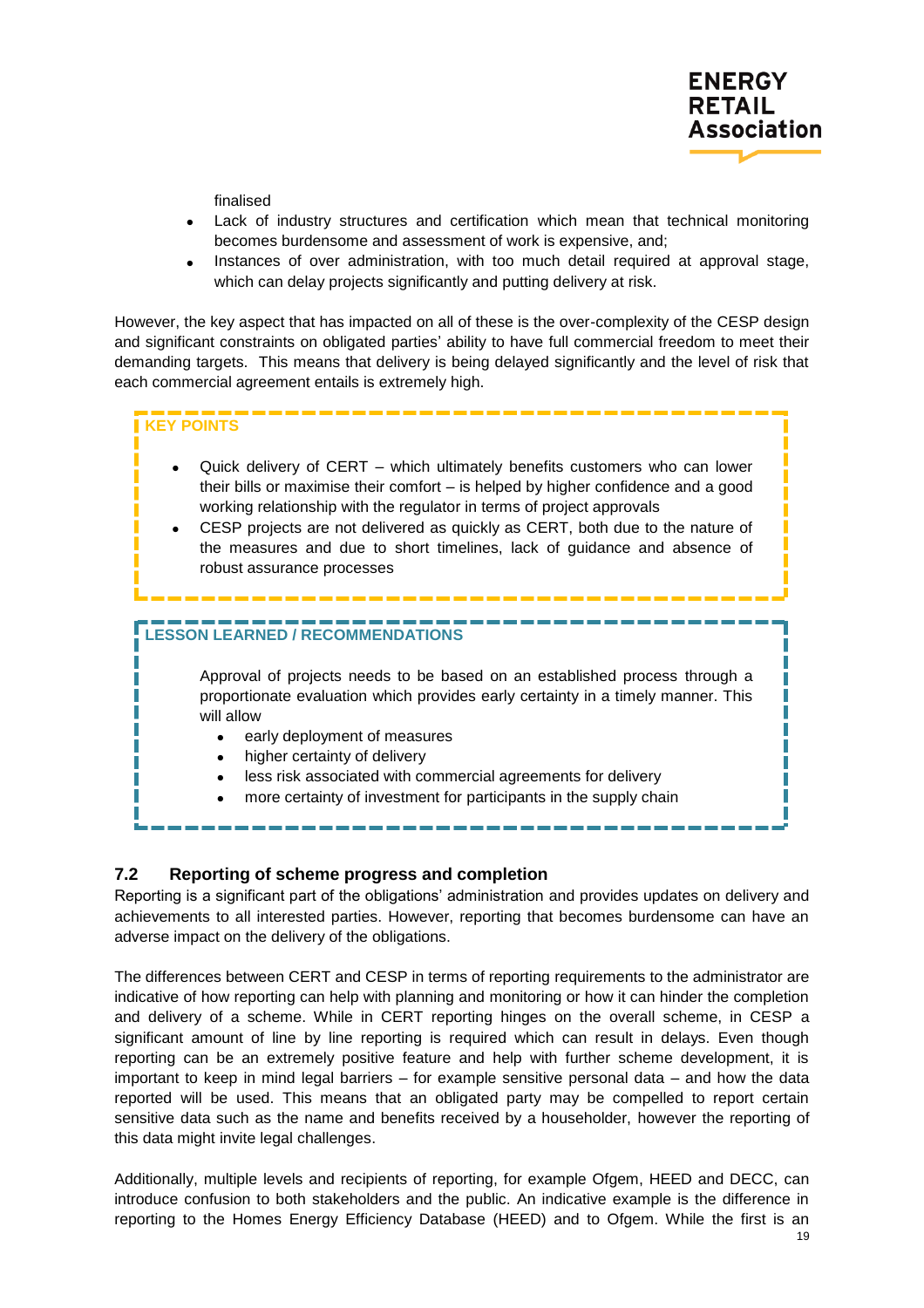

analysis tool, the second requires reporting for statutory purposes. This means that different processes are required, complicated notifications must be sent to consumers about the use of their data, as well as significant investment in different data gathering and analysis systems. More specifically, different systems and processes mean that different data are submitted. For example obligated parties may report on projects underway in order to keep Ofgem up to date and report on projects finalised in order to claim carbon for a project. These different uses of submitted data need to be clear and simple, to avoid misinterpretations regarding measures" delivery.

## **KEY POINTS**

- Reporting has to have clear objectives
- Reporting has to take into account legislation on personal and sensitive data

#### **LESSON LEARNED / RECOMMENDATIONS**

Reporting for the ECO needs to be designed as a powerful tool which allows for future planning and not as a burdensome process which adds cost and delays to delivery

#### <span id="page-19-0"></span>**8. DELIVERY**

#### <span id="page-19-1"></span>**8.1 Developing strong partnerships**

The delivery of an obligation in a timely and cost effective manner relies on the development of strong partnerships between the obligated party and stakeholders, commercial entities and consumers. Without those it is not possible to build relationships and deploy measures via a wide variety of outlets to ensure maximum take up.

CERT and CESP have encouraged a number of strong partnerships and good stakeholder relationships. The wide array of measures available under CERT has meant that various organisations, such as charities, installation companies, product designers, retailers, consumer groups etc. could offer advice and cooperation. This has encouraged the co-development of the supply chain and the stakeholder analysis and critique of the obligation, resulting in meaningful feedback and better opportunities for the development of measures. It has also meant that via cooperative efforts, it was possible to promote CERT on a mutual basis and encourage take up by consumers.

As there is commercial freedom for obligated parties in relation to how they develop such partnerships, then a number of innovative approaches have been created. Suppliers have worked with local authorities, initiated contractor partnerships and set up a variety of projects with commercial partners. This has been possible due to this commercial freedom rather than overly complex rules trying to force such activity in a constrained manner. Commercial freedom has also meant the negotiation of lower prices for delivering the obligation, to the ultimate benefit of consumers.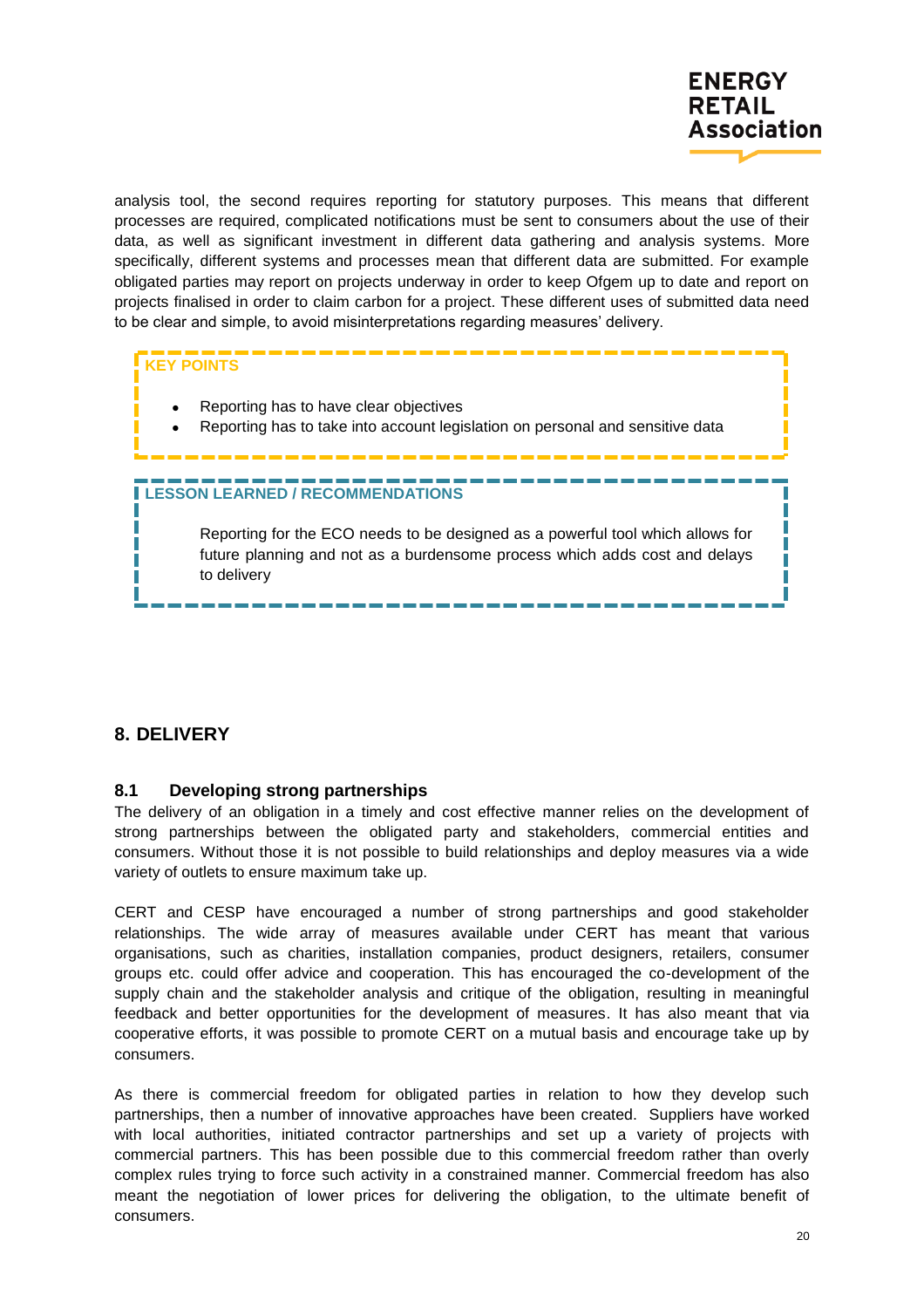

Conversely, partnerships under CESP are a lot more challenging, primarily due to the fact that obligated parties **must** obtain approvals from local authorities, who do not necessarily have the expertise or focus required, and work with local partners. Additionally, CESP projects can only be undertaken in strictly defined areas, irrespective of the needs of the local community. Furthermore, obligated parties are finding that the measures anticipated in each house are not available, making the economics of the scheme different than the initial impact assessment. A high number of Social Housing Providers work to long term plans of five or six years. If they choose to do a CESP project they are obliged to make significant changes to their long term plans. Finally, the constrained timelines do not afford enough time for design and knowledge development to all partners, hence a risk adverse culture emerges which minimises opportunities and willingness to engage under CESP.

#### **KEY POINTS**

- CERT encouraged positive stakeholder relationships see appendices for details
- Long term certainty has meant commercial agreements could be innovative and cooperation could be encouraged with a range of partners, such as local authorities
- CESP does not encourage strong or innovative partnerships; it rather compels cooperation with specific partners. This means that quality can be impacted since meeting the target becomes a priority, rather than finding the most appropriate partner

#### **LESSON LEARNED / RECOMMENDATIONS**

The ECO must facilitate the building of strong cooperative structures between partners who can align their objectives over the medium term (5 to 10 years). These partners may not be the same in every case, for example a charity might be a better partner in a certain project than a local authority. The ECO should allow the market to establish natural partnership to deliver the obligation

#### <span id="page-20-0"></span>**8.2 Robust assurance processes**

It is important to have robust assurance processes in place for each measure to lessen the burden of technical monitoring and detailed information required at the approval stage of each project. It may also mean that trust in the measures is fostered and consumers are confident of the value and quality of the measure they are receiving.

Some measures under CERT and CESP, such as cavity wall insulation, have robust assurance processes. These can cover measures in terms of design, installation, the skills of the installers, monitoring, onsite technical assessments, health and safety, and long term guarantees. Such processes can assist with quick approvals of schemes and with offering assurance to stakeholders and customers.

There are other measures however, like solid wall insulation, which present many challenges. The inclusion of solid wall insulation under CESP for example has not taken into account the lack of standardised processes and the lack of skills and assessment. This means that obligated parties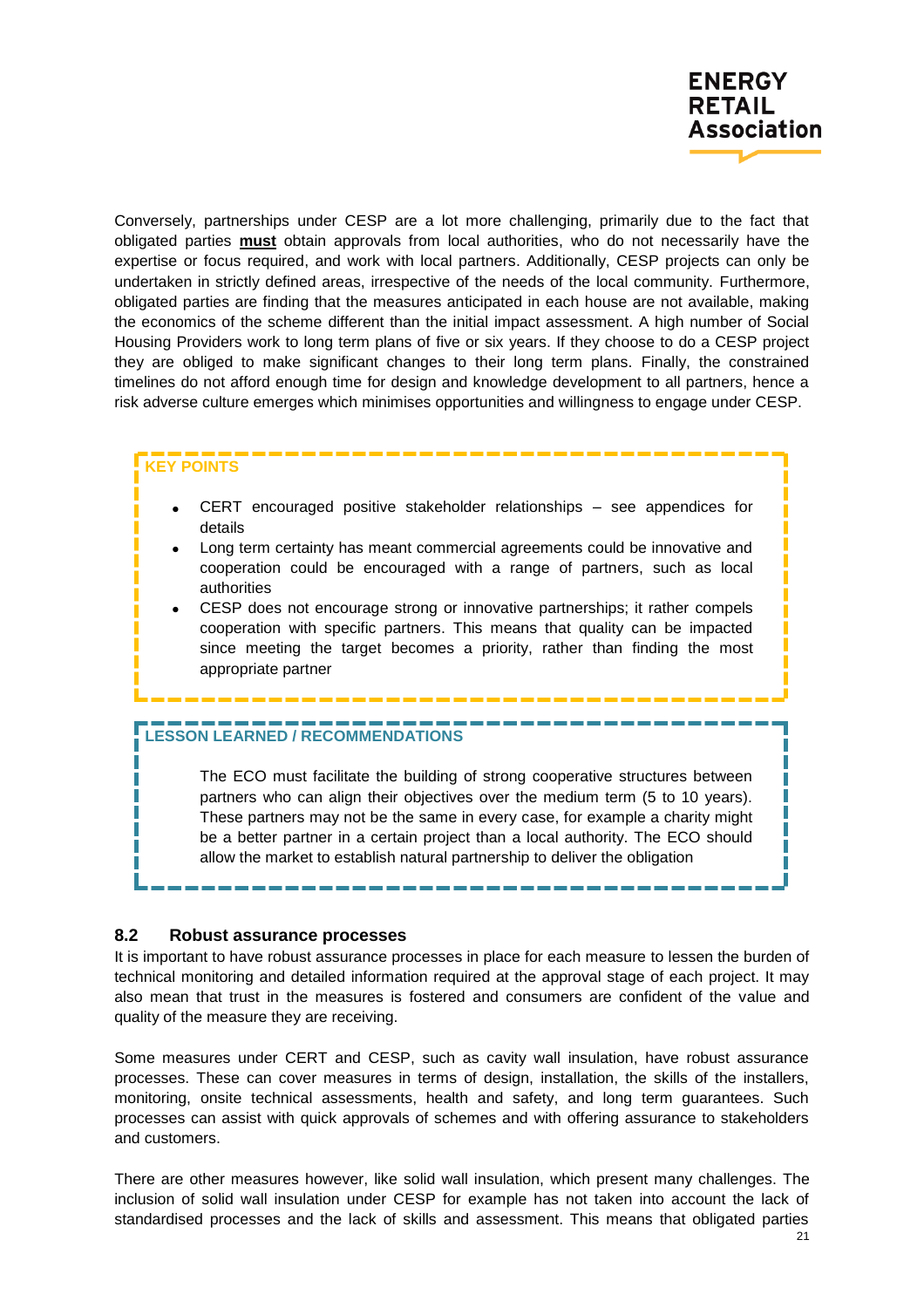

have to negotiate and settle all of those issues during the actual obligation delivery time instead of during the obligation design stage.

Furthermore, as measures become more complex and more akin to a building project, it is imperative to have an organised approach whereby each stakeholder can contribute. For example, it would be important to be able to engage with the Health and Safety Executive or to see robust processes from the insulation industry in terms of best practice and technical guidelines.

By having strong assurance and certification processes, each part of the supply chain can co-operate and deliver under high standards and avoid lengthy negotiation processes with regards to needs and technical details for each individual project. It also means that the administrator of the scheme can examine each assurance and certification process and by accepting it, minimise the additional burden of monitoring.

Even though CERT has encouraged the development of robust assurance and certification processes for some measures (e.g. cavity wall insulation) it has not been equally successful with other measures (e.g. solid wall insulation). The absence of robust training, assurance and certification on solid wall insulation is introducing great challenges in CESP for designing projects, applying measures, agreeing contracts with partners and giving confidence to the administrator.



#### <span id="page-21-0"></span>**8.3 Technical monitoring and audit**

Technical monitoring and audits are necessary processes in order to control the quality and compliance of measures and ways of meeting the obligations. However, the objectives of each monitoring exercise and audit need to be clear, to ensure that they are fit for purpose.

The processes of technical monitoring and audit have historically been undertaken together. This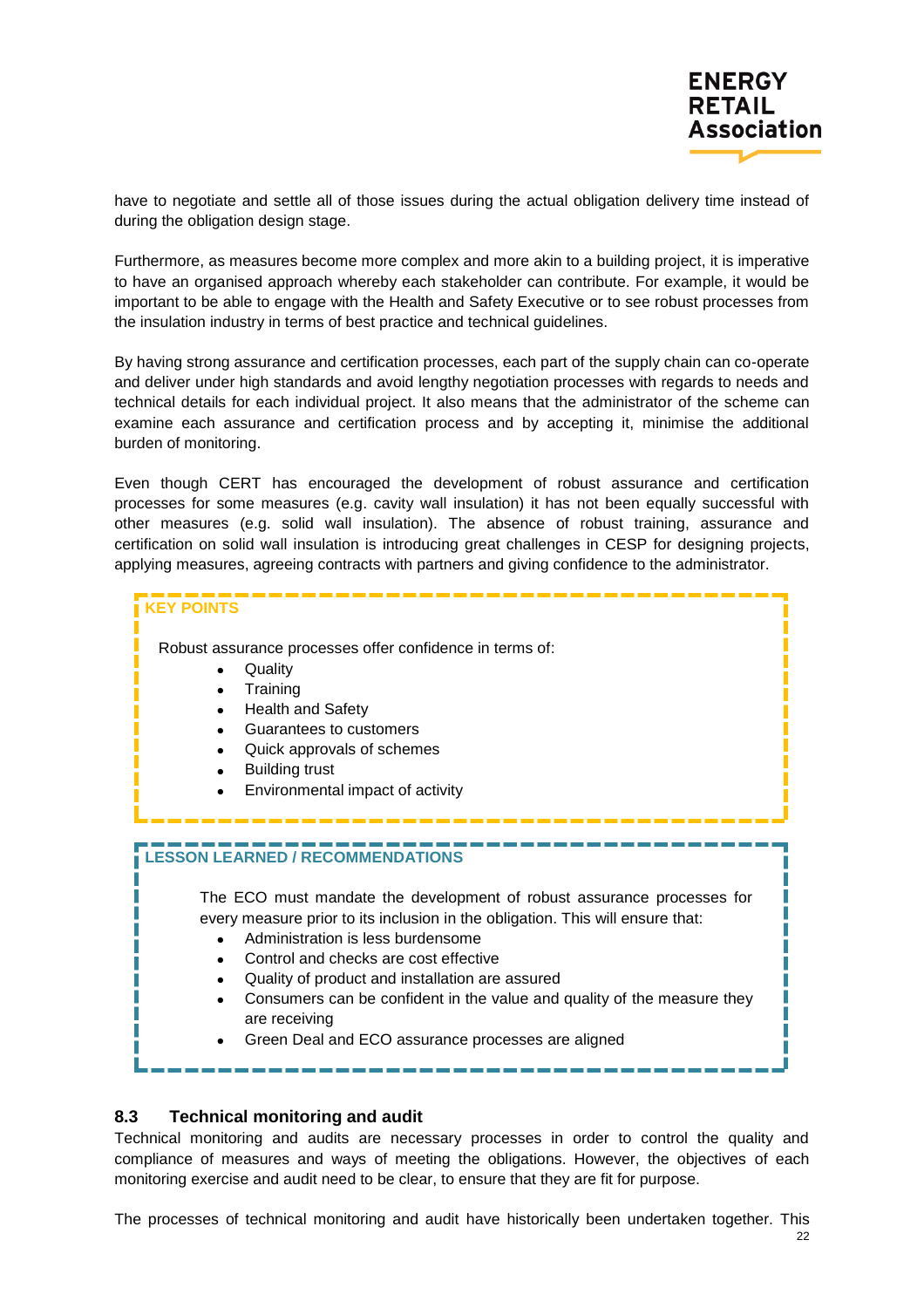meant that a specific installation could fail the checks for a missing document which was not instrumental to the technical assessment. Even though this process is now being reviewed it is important to set out at the beginning the purpose of each monitoring exercise and institute separate documents and/or processes when needed that can be completed in one visit.

The same consideration of objectives is also necessary for measure-specific monitoring which should take into account the characteristics of each measure. For example the same checks are not appropriate for solid wall insulation as for cavity wall insulation, nor are the timelines under which the check should happen the same.

Finally, it is important to take into account any robust industry assurances and guarantees that might exist which can replace monitoring exercises undertaken by suppliers, to reduce the time and expense required. By encouraging the replacement of supplier monitoring with robust industry assurance processes, each industry would also be encouraged to invest in the development of certification and similar schemes.

## **KEY POINTS**

- Each monitoring exercise needs to have clear objectives, to avoid confusion and allow for robust technical and audit standards
- Monitoring of measures should take into account the characteristics of the measure, to ensure validity of checks
- Industry assurance and certification processes have to be encouraged, as they can lessen the burden to the administrator

#### **LESSON LEARNED / RECOMMENDATIONS**

Any monitoring and audit processes need to have clear objectives and be fit for purpose, in order to encourage best practice and come to meaningful conclusions about each ECO project

#### <span id="page-22-0"></span>**8.4 Efficient delivery**

П

Efficient delivery of the obligations is necessary, to ensure that consumers can reap the maximum benefit of measures in a cost effective manner.

By allowing industry to deliver carbon saving measures the delivery will be efficient - as has been demonstrated in CERT. It has been possible to deliver in a cost effective and timely manner because there have been the incentives on suppliers, and the opportunities to do so. It is unlikely that this would have been achieved via a "fund" or "pool/auction" structure.

However, cost effectiveness and timely delivery are constantly being challenged due to a variety of changes to the obligations such as the rapid and radical reduction of measures, the specific delivery areas of CESP, the inclusion of measures which lack robust assurance processes (like solid wall insulation) etc.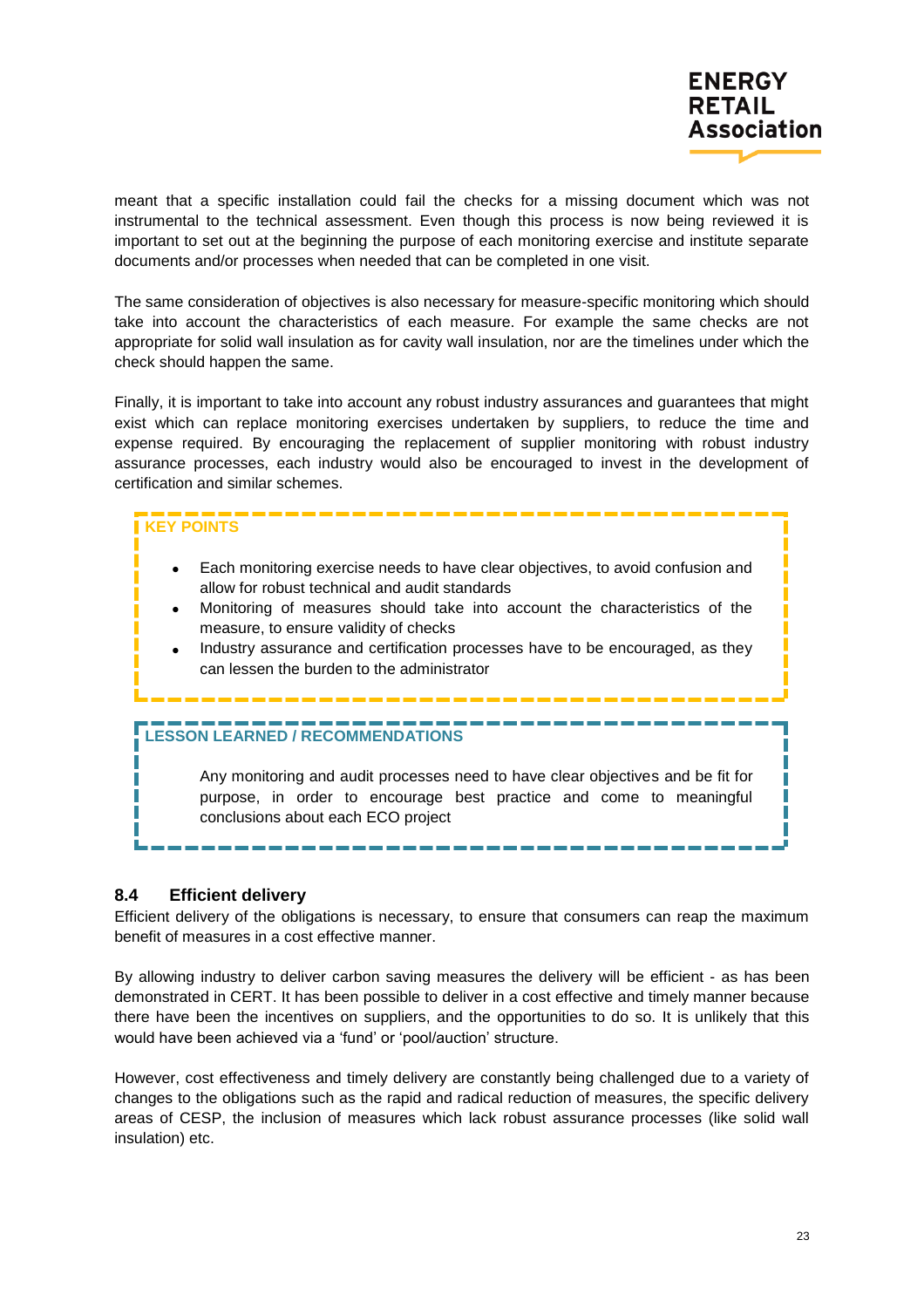

#### **KEY POINTS**

 Delivery of measures by industry, if the industry has scope for competition and early certainty, results in efficiency and cost effectiveness.

## **LESSON LEARNED / RECOMMENDATIONS**

The ECO needs to allow industry to deliver in a competitive manner by providing early certainty and consistent policies. It is important for obligated parties to have an early understanding of the future value of measures and any transition allowances so that businesses can ensure continuation of activity.

#### <span id="page-23-0"></span>**8.5 Supply chain**

Strong supply chains can help the delivery of the obligations by allowing obligated parties and other stakeholders to invest and cooperate. They can also give early certainty of delivery due to the fact that by having a strong supply chain one is able to calculate and plan for delivery needs and times.

Based on the experience of obligated parties with CERT and CESP, the importance of a strong supply chain cannot be overstated. The speed, geographic coverage and the administrative needs of the scheme mean that each part of the supply chain is central to the success of the scheme. With CERT, obligated parties have been in a position to build strong relationships and partnerships, allowing for innovation and availability of measures for timely deployment.

However, it has also been the case that unforeseen changes to CERT and CESP create complications for the supply chain with great impact on trust. Companies such as insulation installers may invest in training and staff which they will then have to let go due to a change or uncertainty in policy. This is not conducive to maintaining trust in the market or a build up of capacity, necessary for any future schemes.

#### **KEY POINTS**

 Without early certainty and capacity to innovate or with many constraints, the supply chain will fail and delivery will be uncertain

## **LESSON LEARNED / RECOMMENDATIONS**

The ECO needs to ensure that strong supply chains are encouraged via the ability to invest and innovate in cooperation and types of measures allowed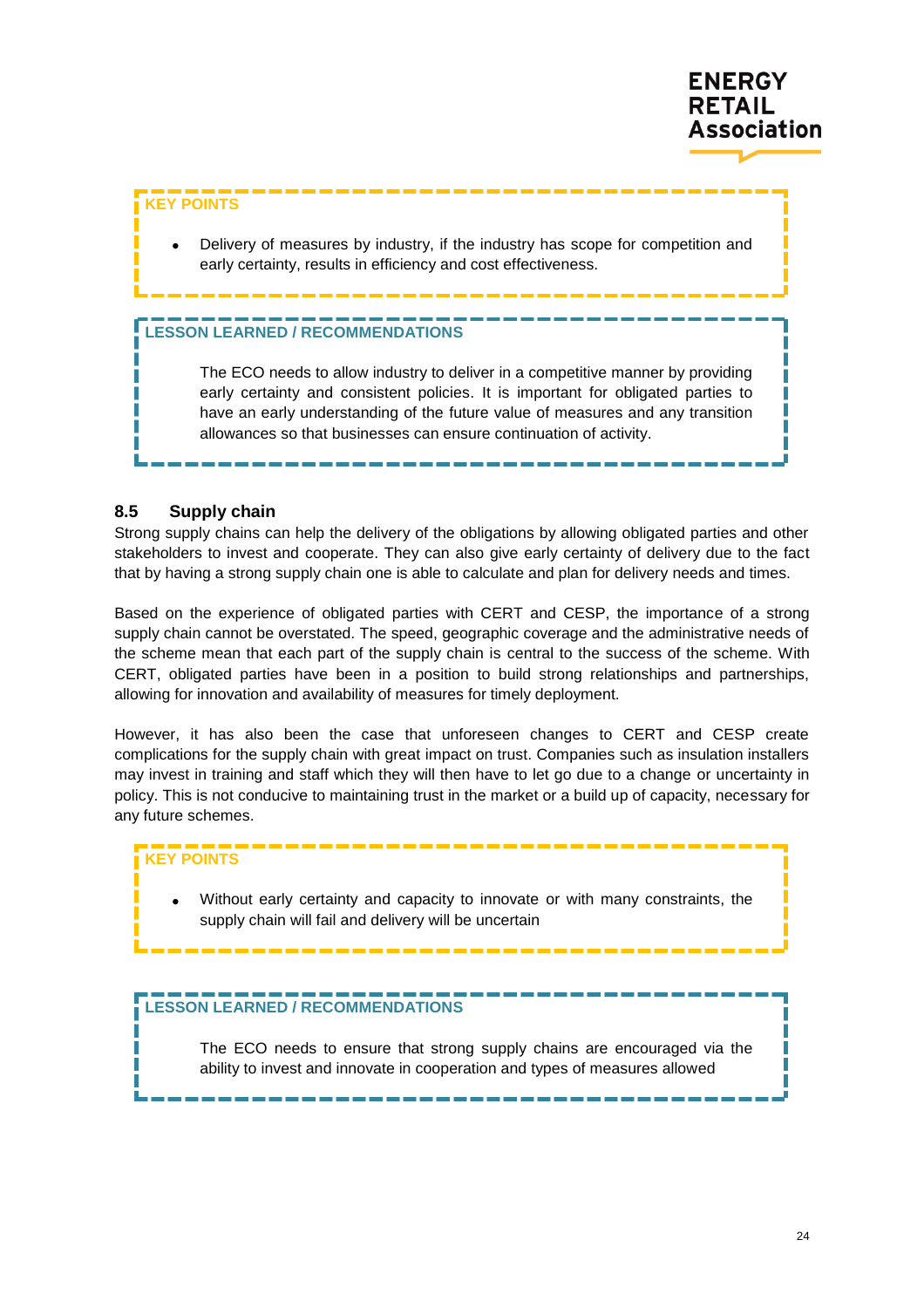

## <span id="page-24-0"></span>**APPENDIX 1 Indicative examples of CERT and CESP projects**

#### <span id="page-24-1"></span>**1. BRITISH GAS**

<span id="page-24-2"></span>**1.1 Sony (CERT)**

| <b>QUICK FACTS</b>                                                                                                                                              |  |
|-----------------------------------------------------------------------------------------------------------------------------------------------------------------|--|
| A CERT scheme enabling a partner to raise the energy efficiency bar within their<br>I sector and taking the key policy drivers to product development strategy. |  |

- Commercial partnership, supporting Sony as a household brand with the development and promotion of energy efficient products
- Started as a single scheme to incentivise the inclusion of the IDTV function within the TV, negating the need for a separate high consuming box. This led to many more developments in product design, including the following;
	- o Reducing consumption against the improving industry average
	- $\circ$  Minimising standby consumption, and rolling out light sensor technology to a wider proportion of the range
	- $\circ$  Improving the proliferation of integrated video recording throughout their range, and more recently HD receivers, again reducing the need for additional appliances
	- o Increased promotion and roll out of LED TVs
- The scheme has given the opportunity to reduce energy consumption in households that can"t take advantage of insulation measures, or have already benefited from insulation in this or previous schemes.

#### <span id="page-24-3"></span>**1.2 Toryglen (CESP)**



- $\circ$  new heating which includes 800 new gas boilers and a further 200 properties will benefit from air source heating
- o new roofs
- o new double glazing
- $\circ$  loft top ups<br> $\circ$  painting
- painting
- o new balconies
- o individual home energy advice visits from Energy Experts to ensure that tenants and owners receive the maximum benefit from the works that have been undertaken
- To complement the energy saving initiatives there will also be a PV array worth over £3m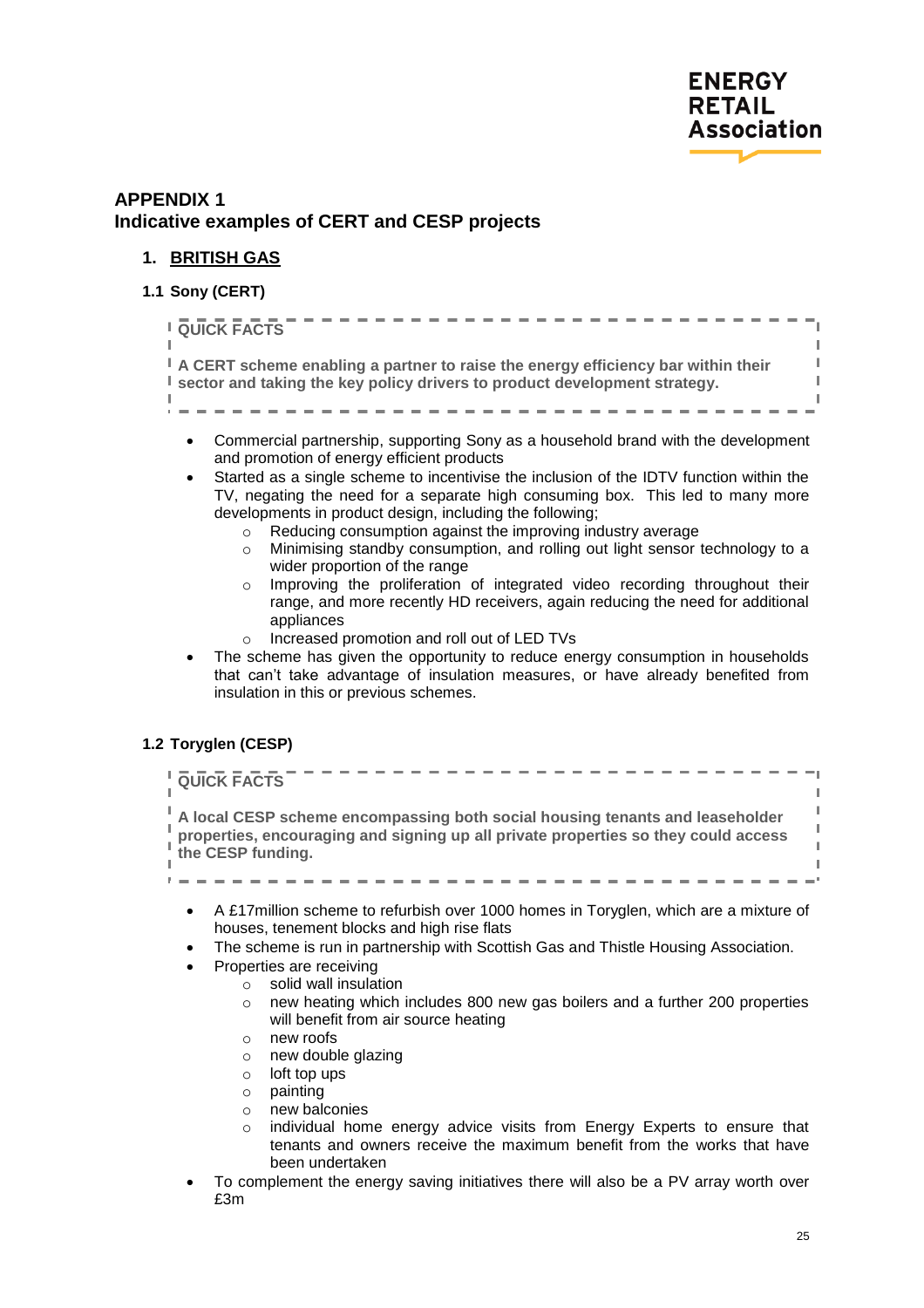

- This scheme represents over four hundred thousand tonnes of CO2, and is scheduled to be completed in the summer of 2012
- The scheme includes social housing tenants and leaseholder properties, encouraging and signing up all private properties so they can access the CESP funding.

#### <span id="page-25-0"></span>**2. EDF ENERGY**

## <span id="page-25-1"></span>**2.1 Ice Energy (CERT)**

## . <u>. . . . . . . . . . . . . . . .</u> . **QUICK FACTS 1,300 heat pumps predominately for private homeowners in close partnership with Ice Energy.**

- Working in partnership with Ice Energy, EDF Energy has delivered 1,300 heat pump units
- Units have been predominantly delivered to private homeowners, where Ice Energy guide customers through the installation process and access grant funding from EDF Energy to increase accessibility of the product
- Some work has been completed with Housing Associations, where Ice Energy offers a full range of product engagement sessions from the asset managers to the response staff as well as tenants
- Without the CERT programme funding support these installations would largely have not been feasible.

#### <span id="page-25-2"></span>**2.2 Lemnis (CERT)**

| <b>I</b> QUICK FACTS                                                                                                                                                                                  |  |
|-------------------------------------------------------------------------------------------------------------------------------------------------------------------------------------------------------|--|
| ELED light bulbs were delivered to selected customers. The trial saved approximately<br>$\frac{1}{2}$ , 4,200 tonnes of carbon, helping innovation development and customer engagement. $\frac{1}{2}$ |  |
|                                                                                                                                                                                                       |  |

- Lemnis LED light bulbs were delivered to selected customers via a CERT demonstration trial. The LED bulb type was trialled as the bulb is not scored under CERT because the technology is new, innovative and unproven
- Used EDF Energy Technical field services staff to distribute 3,000 bulbs to EDF Energy customers
- Fuel poor customers also benefitted and EDF Energy worked with London Warm Zone surveyors, who delivered 2,000 bulbs to fuel poor and vulnerable customers throughout London. 90% of customers participating in the trial liked the bulb
- The 5,000 trial bulbs will save approximately 4,200 tonnes of carbon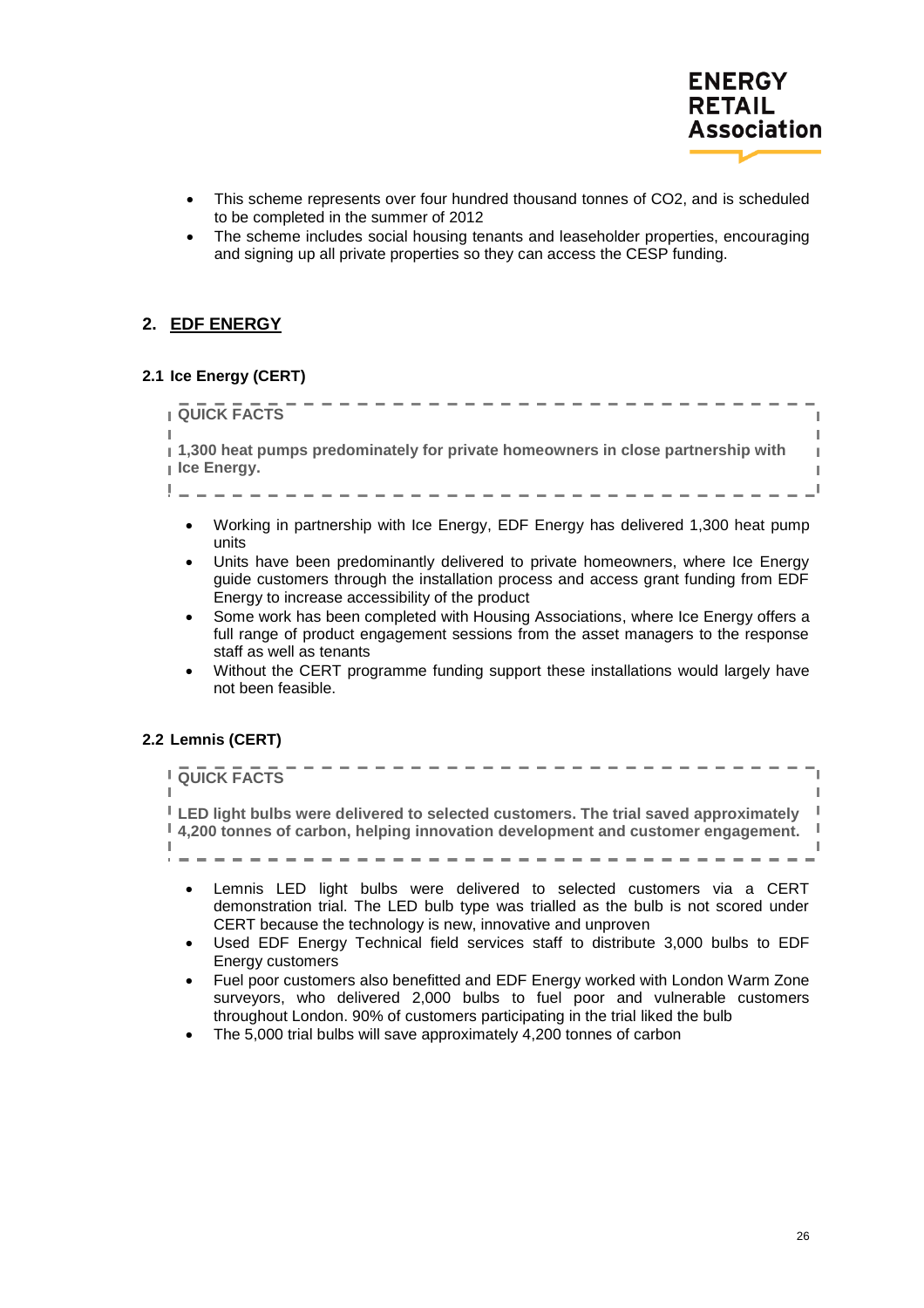#### <span id="page-26-0"></span>**2.3 London Warm Zone (CERT)**

-------------**LOUTCK FACTS**  $\mathbb{I}$ r **An area based scheme which has delivered measures such as cavity wall and loft**   $\mathbb T$ **insulation, along with benefits entitlement checks, building strong relationships with 24 London boroughs and other local stakeholders**  $\mathbf{L}^{\parallel}$ 

- Under the CERT programme<sup>1</sup> the scheme has delivered c.350k t/Co2
- Measures used:
	- o Cavity wall & loft insulation
	- $\circ$  Benefits entitlement checks income maximisation to date has raised in excess of £1m
	- Partnerships built:
		- o 24 London boroughs
		- o LGA
		- o London Mayor
		- o West London Housing Partnership
		- o East London Renewal Partnership
		- o DECC

Illustration

- The London Warm Zone (LWZ) operates on a street by street basis, working closely with the local community
- Offering cavity wall and loft insulation as well as benefits entitlement checks, the LWZ provides an end to end process and guides applicants through the process, reducing potential cancellations
- LWZ use local knowledge to support customers in these areas.
- Since 2001 the LWZ has delivered:
	- o 200,000 Assessments across 24 London Boroughs
	- $\circ$  £30m invested through EDF Energy, local authority and Warm Front the UK Governments national energy efficiency scheme
	- o 50,000 homes have benefited from an improvement in their energy efficiency
	- o £8m cumulatively is being claimed in welfare benefits

#### <span id="page-26-1"></span>**2.4 Brighton and Hove Warm Homes (CERT)**

| <b>QUICK FACTS</b>                                                                                                                        |  |
|-------------------------------------------------------------------------------------------------------------------------------------------|--|
| Completed area based scheme with a financial contribution of c£450k, using the council's local knowledge and delivering in a targeted way |  |
|                                                                                                                                           |  |

- Since the beginning of 2008, scheme finished end of 2010
- Financial contribution: c£450k
- Measures used:

 $\overline{a}$ 

- $\circ$  Cavity wall and loft insulation
- o Benefits entitlement checks
- EDF Energy has worked closely with the council and shared experiences from the LWZ as well as providing support with marketing materials and scheme management

<sup>&</sup>lt;sup>1</sup> Carbon only under the CERT scheme not since scheme conception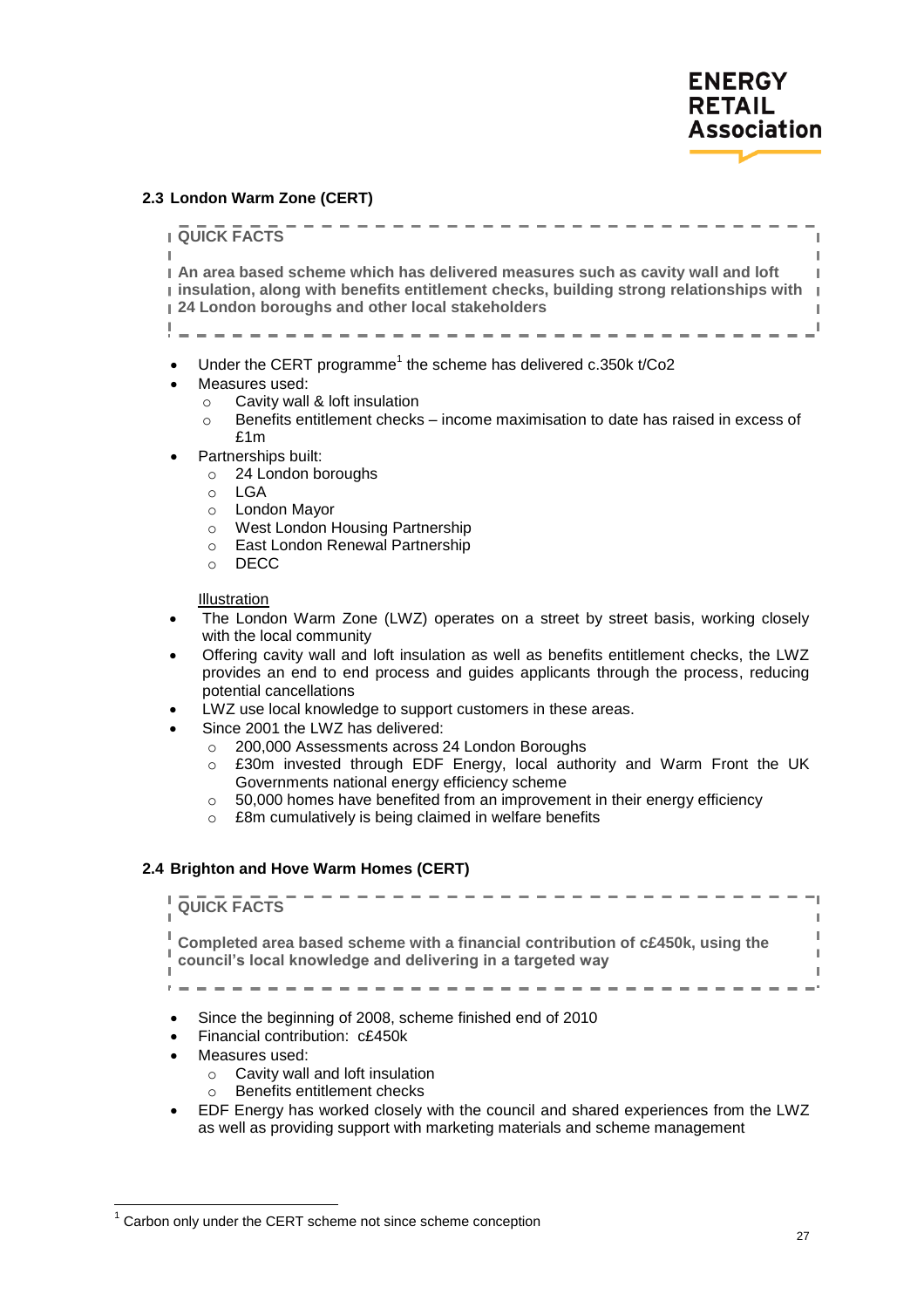

Ï  $\mathbb{I}$  $\blacksquare$ 

Illustration

- Using the local knowledge of the council, EDF Energy was able to support a targeted area based scheme
- Targeted marketing material was used and EDF Energy offered support in developing this
- EDF Energy representatives sat on the steering group of the scheme to provide support and experience to the council

## <span id="page-27-0"></span>**3. E.ON**

#### <span id="page-27-1"></span>**3.1 Dudley (CESP)**

**LOUICK FACTS** 

**A CESP scheme which has innovated with a robust waste take-back scheme due to the partnerships it established**

-------------

- A CESP scheme in Brierley Hill Dudley which ran from October 2010 until March 2011
- 206 houses were fitted with external solid wall insulation
- Measures used:
	- o Solid Wall Insulation
	- o Loft Insulation
	- o Boiler replacements
	- o Heating Controls
	- o Fuel Switching
	- o Energy Efficient Glazing
	- Partnerships included
		- o Dudley City Council
		- o Kingspan Insulation Ltd (KIL)
		- o Wetherby Building Systems (WBS)
		- o ENTEC UK
- Via the partnership a robust waste take-back scheme for phenolic board off-cuts (site waste generated during external wall installation) was developed and implemented. This minimised costs and environmental impacts by recycling 100% of this waste stream rather than sending it to landfill.

#### <span id="page-27-2"></span>**3.2 Challenge 100 (CERT/CESP)**

| <b>QUICK FACTS</b>                                                                                                                                      |
|---------------------------------------------------------------------------------------------------------------------------------------------------------|
| <sup>1</sup> CERT and CESP measures installed to improve the fuel poverty rating of 100 families <sup>1</sup><br>$\frac{1}{2}$ in 100 homes in 100 days |
|                                                                                                                                                         |

- Measures were installed in rural areas of County Durham, Luton, Manchester, Birmingham and South Staffordshire
- Measures include:
	- o Solid Wall Insulation
	- o Cavity Wall Insulation
	- o Loft Insulation
	- o Ground Source Heat Pumps
	- o Energy Monitors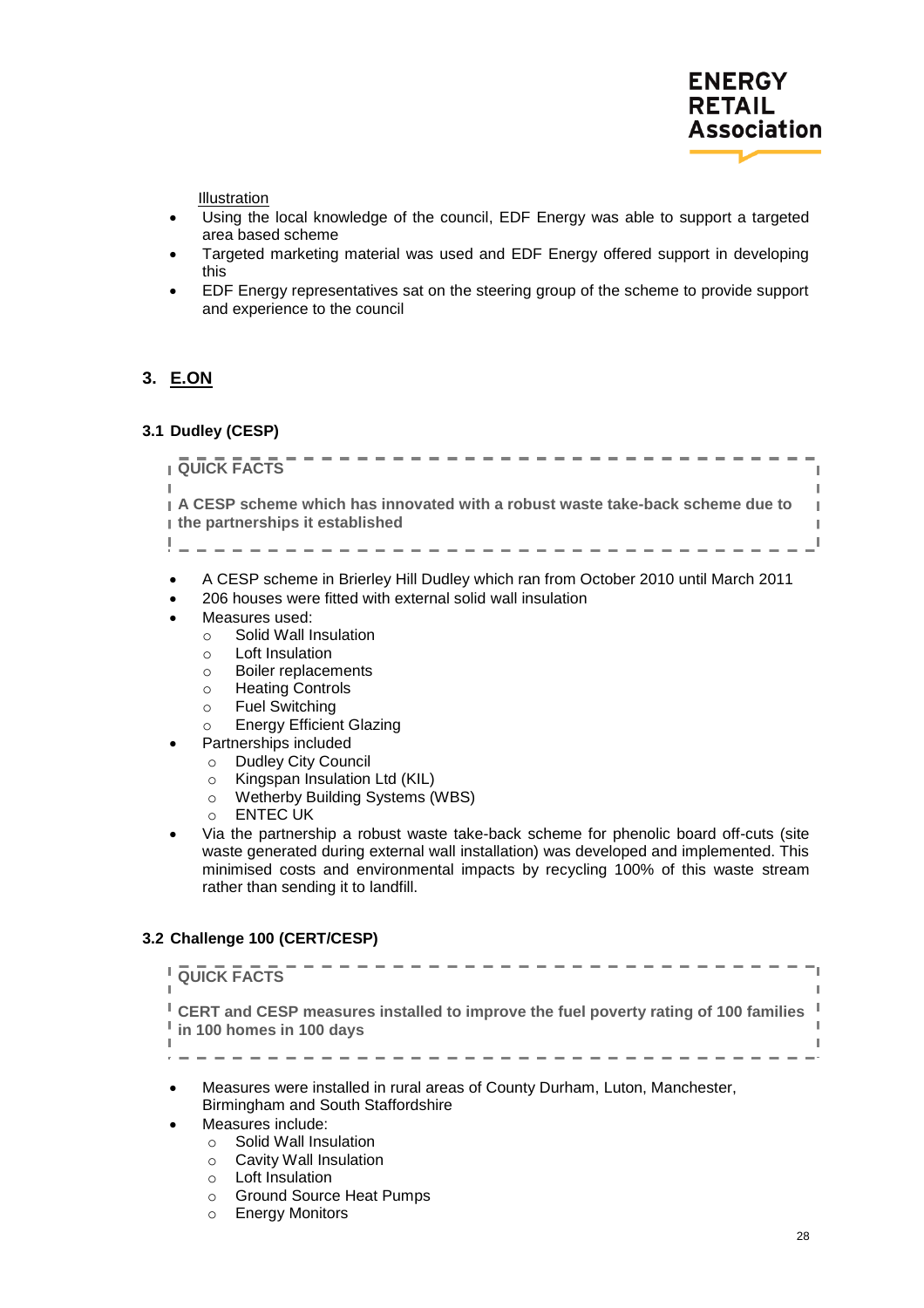

- o Energy Efficiency Advice
- Partnerships include
	- o Durham County Council
	- o Birmingham City Council
	- o Manchester City Council
	- o South Staffordshire Council
	- o Luton Borough Council
	- o Local community groups
	- o Energy Saving Trust
- Using local community groups to engage the community played a key role in ensuring people took up measures, particularly in urban areas
- The support of community partners in reassuring householders about such projects is crucial. By working with LAs, Challenge 100 was able to gain credibility which encouraged householders to be open to the initiative
- The fact that CESP is driven by carbon savings has meant that it was not always possible to offer the best solutions for some vulnerable householders. For example, the team came across boilers which were not operational or posed safety risks. However it was not possible to fund their replacement under CESP since they were not G-rated.

#### <span id="page-28-0"></span>**4. NPOWER**

#### <span id="page-28-1"></span>**4.1 DIY loft insulation (CERT)**

--------**QUICK FACTS**  $\mathbf{I}$ **A CERT DIY loft insulation partnership with Build Centre and Rockwool which increases the uptake of energy efficiency measures / expands the insulation market by offering consumers a more convenient way to purchase loft insulation.**  ---------------

- Launched in July 2009 the scheme has delivered insulation to over 70,000 customers saving over 1.3m tonnes of lifetime carbon
- Online ordering system and free delivery makes it easier for homeowners to insulate their loft. Insulation price also includes a safety kit and an instructions guide to aid successful installation and provide customer assurances. Insulation price has been kept consistent and simple at £3 a roll in the 2010/2011 season to help the customer and advice centres evaluate the offer
- Offers free delivery nationwide thereby extending CERT funding to areas of the country traditionally missed by CERT/EEC funding
- Captures address level delivery data
- Customers respond to the npower brand, Rockwool produce installation guides, Build Centre branded vans offer free delivery

#### <span id="page-28-2"></span>**4.2 Flintshire scheme (CESP)**

------------**L** QUICK FACTS  $\mathbf{I}$  $\mathbb T$ **A CESP partnership with Flintshire County Council's Housing Improvement Programme and Energising the Area housing renewal scheme to deliver £600,000 worth of energy efficiency measures to homes in Higher Shotton.**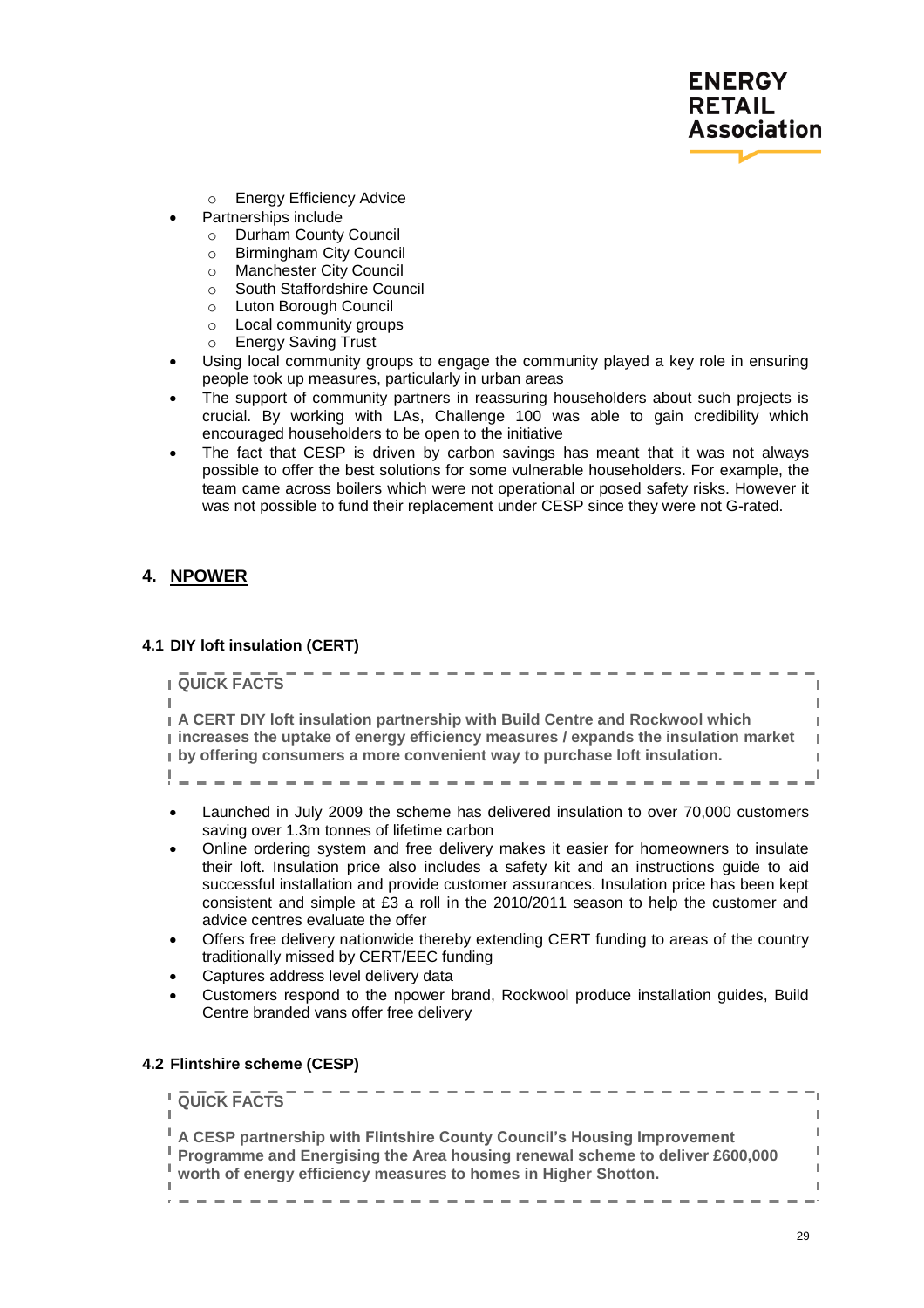

- Co-operation with Flintshire County Council"s Housing Improvement Programme and Energising the Area housing renewal scheme with an aim to deliver £600,000 worth of energy efficiency measures to homes in Higher Shotton
- Measures include:
	- o new boiler installations
	- o fuel switching
	- o improving access to gas central heating
	- o significantly reducing carbon emissions in affected properties
	- o introducing micro generation projects where suitable
- In order to improve targeting, data held by Flintshire County Council for both council and private dwellings was assessed to determine which properties are in need of an energy upgrade, including detailed information on how many are eligible for fuel switching and replacement boilers
- Contributions were also made from local housing organisations in Flintshire, whilst private homeowners were offered interest-free loans to ensure that improvements were available to everyone living in the area
- Completion is expected in September 2011, with total savings for residents likely to reach £130,000 each year.

## <span id="page-29-0"></span>**5. SSE**

#### <span id="page-29-1"></span>**5.1 Home/Shop Mode televisions (CERT)**

. . . . . . . . . . . . . . . **L** QUICK FACTS  $\mathbb T$ **Encouraging and incentivising the production of televisions capable of operating in two modes. CERT funding has helped to encourage energy efficient changes in the electronics market, which count for a significant proportion of household electricity**  I **use.** 

- Part of the Integrated Digital Televisions CERT scheme.
- Traditionally televisions were produced with only one default level of brightness which was designed to be bright enough to allow the unit to be viewed clearly in a well lit shop.

---------

- The measure was implemented to encourage and incentivise television manufacturers to produce and sell televisions which incorporate software capable of operating the unit in two modes; one designed for viewing in a shop where a high level of brightness is required and the other (the factory default setting) designed for home viewing where the television brightness should be less.
- The scheme succeeded in encouraging manufacturers to produce and market televisions with the Home/Shop feature. Manufacturers are encouraged to invest in producing televisions with low energy home mode as well as just implementing the feature.

#### <span id="page-29-2"></span>**5.2 Northumberland Warm Zone (CERT)**

| <b>QUICK FACTS</b>                                                                                                             |  |
|--------------------------------------------------------------------------------------------------------------------------------|--|
| Local scheme which has developed key partnerships and delivered almost 14,000<br>insulation measures over a three year period. |  |
|                                                                                                                                |  |